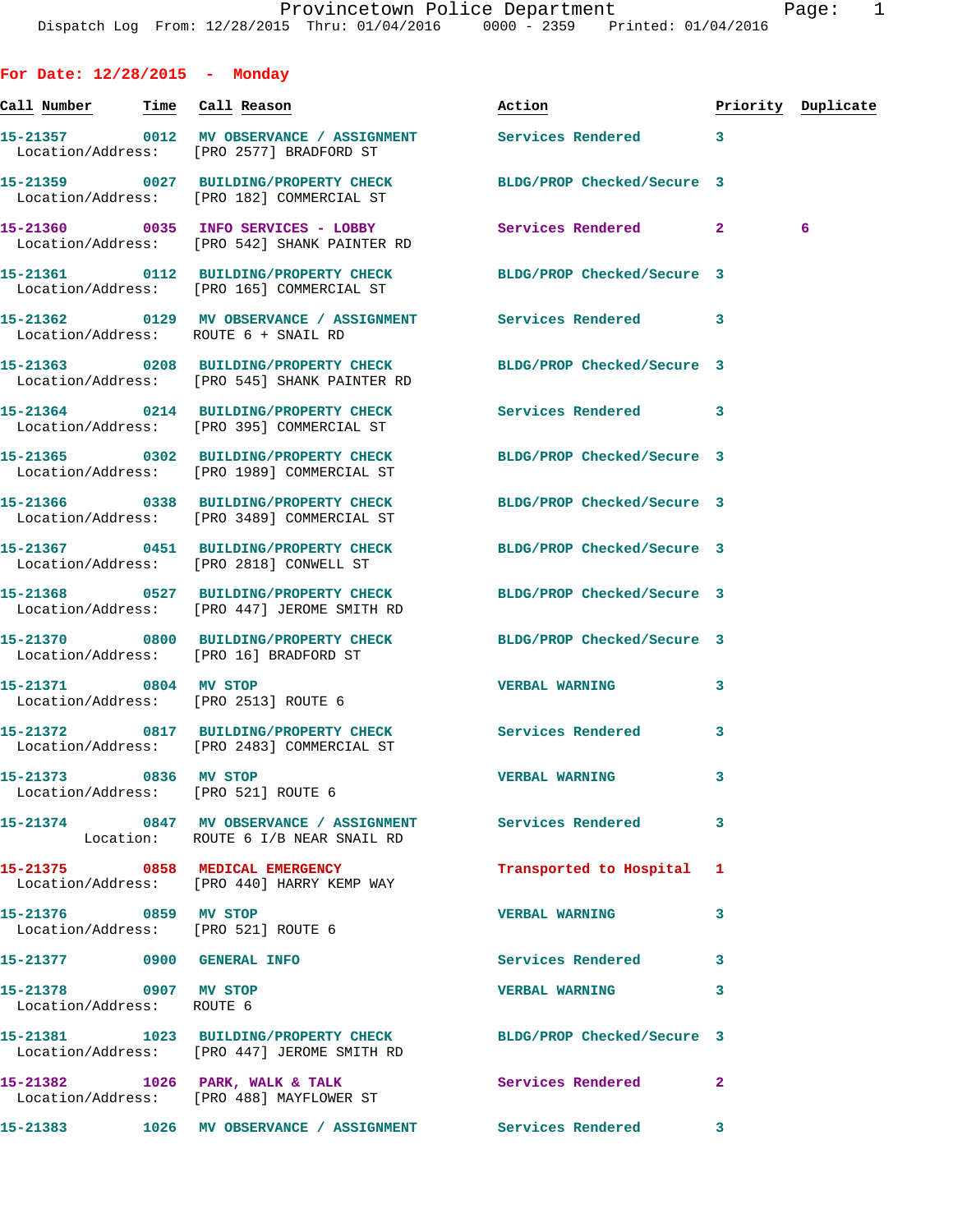|                                                                 |                                                                                                             | Provincetown Police Department |              |
|-----------------------------------------------------------------|-------------------------------------------------------------------------------------------------------------|--------------------------------|--------------|
|                                                                 | Dispatch Log From: 12/28/2015 Thru: 01/04/2016 0000 - 2359 Printed: 01/04/2016                              |                                |              |
|                                                                 | Location/Address: [PRO 106] COMMERCIAL ST                                                                   |                                |              |
|                                                                 | 15-21384 1113 MV OBSERVANCE / ASSIGNMENT Services Rendered<br>Location/Address: HOWLAND ST + HARRY KEMP WAY |                                | 3            |
| 15-21385 1143 MV STOP                                           | Location/Address: [PRO 606] CONWELL ST                                                                      | <b>VERBAL WARNING</b>          | 3            |
|                                                                 | 15-21386 1219 BUILDING/PROPERTY CHECK Services Rendered<br>Location/Address: [PRO 2490] PROVINCELANDS RD    |                                | 3            |
|                                                                 | 15-21389 1332 BUILDING/PROPERTY CHECK<br>Location/Address: [PRO 2499] RACE POINT RD                         | <b>Services Rendered</b>       | 3            |
| Location/Address: SNAIL RD                                      | 15-21388 1335 MV OBSERVANCE / ASSIGNMENT Services Rendered                                                  |                                | 3            |
| 15-21390 1344 MV STOP<br>Location/Address: [PRO 521] ROUTE 6    |                                                                                                             | <b>VERBAL WARNING</b>          | 3            |
| Location/Address: ROUTE 6 + SNAIL RD                            | 15-21392 1533 MV OBSERVANCE / ASSIGNMENT No Action Required                                                 |                                | 3            |
| 15-21393 1547 MV STOP<br>Location/Address: ROUTE 6              |                                                                                                             | <b>VERBAL WARNING</b>          | 3            |
|                                                                 | 15-21394 1550 FIRE ALARM TESTING<br>Location/Address: [PRO 2277] BRADFORD ST                                | Services Rendered              | 1            |
| 15-21395 1559 MV STOP<br>Location/Address: ROUTE 6              |                                                                                                             | Citation/Warning Issued        | 3            |
| Location/Address: [TRU 2754] ROUTE 6                            | 15-21396 1629 ASSIST AGENCY / TRURO PD                                                                      | Taken/Referred to Other        | 3            |
|                                                                 | 15-21397 1712 BUILDING/PROPERTY CHECK<br>Location/Address: [PRO 1228] COMMERCIAL ST                         | BLDG/PROP Checked/Secure 3     |              |
|                                                                 | 15-21398 1723 BUILDING/PROPERTY CHECK<br>Location/Address: [PRO 1639] COMMERCIAL ST                         | BLDG/PROP Checked/Secure 3     |              |
|                                                                 | 15-21399 1736 MV OBSERVANCE / ASSIGNMENT Services Rendered 3<br>Location/Address: BRADFORD ST + HOWLAND ST  |                                |              |
|                                                                 | 15-21400 1832 BUILDING/PROPERTY CHECK<br>Location/Address: [PRO 444] HIGH POLE HILL                         | BLDG/PROP Checked/Secure 3     |              |
| Location/Address: COMMERCIAL ST                                 | 15-21401 1900 PARK, WALK & TALK                                                                             | No Action Required             | 2            |
|                                                                 | 15-21402 1940 BUILDING/PROPERTY CHECK<br>Location/Address: [PRO 519] RACE POINT RD                          | BLDG/PROP Checked/Secure 3     |              |
|                                                                 | 15-21403 2005 BUILDING/PROPERTY CHECK<br>Location/Address: [PRO 707] BAYBERRY AVE                           | Services Rendered              | 3            |
|                                                                 | 15-21404 2115 BUILDING/PROPERTY CHECK<br>Location/Address: [PRO 3033] COMMERCIAL ST                         | BLDG/PROP Checked/Secure 3     |              |
| Location/Address: ROUTE 6                                       | 15-21405 2138 MV OBSERVANCE / ASSIGNMENT Services Rendered                                                  |                                | 3            |
|                                                                 | 15-21406 2141 BUILDING/PROPERTY CHECK<br>Location/Address: [PRO 2206] COMMERCIAL ST                         | BLDG/PROP Checked/Secure 3     |              |
| 15-21407 2142 BAR CHECK                                         | Location/Address: [PRO 106] COMMERCIAL ST                                                                   | Services Rendered              | $\mathbf{2}$ |
| 15-21408 2208 BAR CHECK<br>Location/Address: [PRO 80] CARVER ST |                                                                                                             | Services Rendered              | 2            |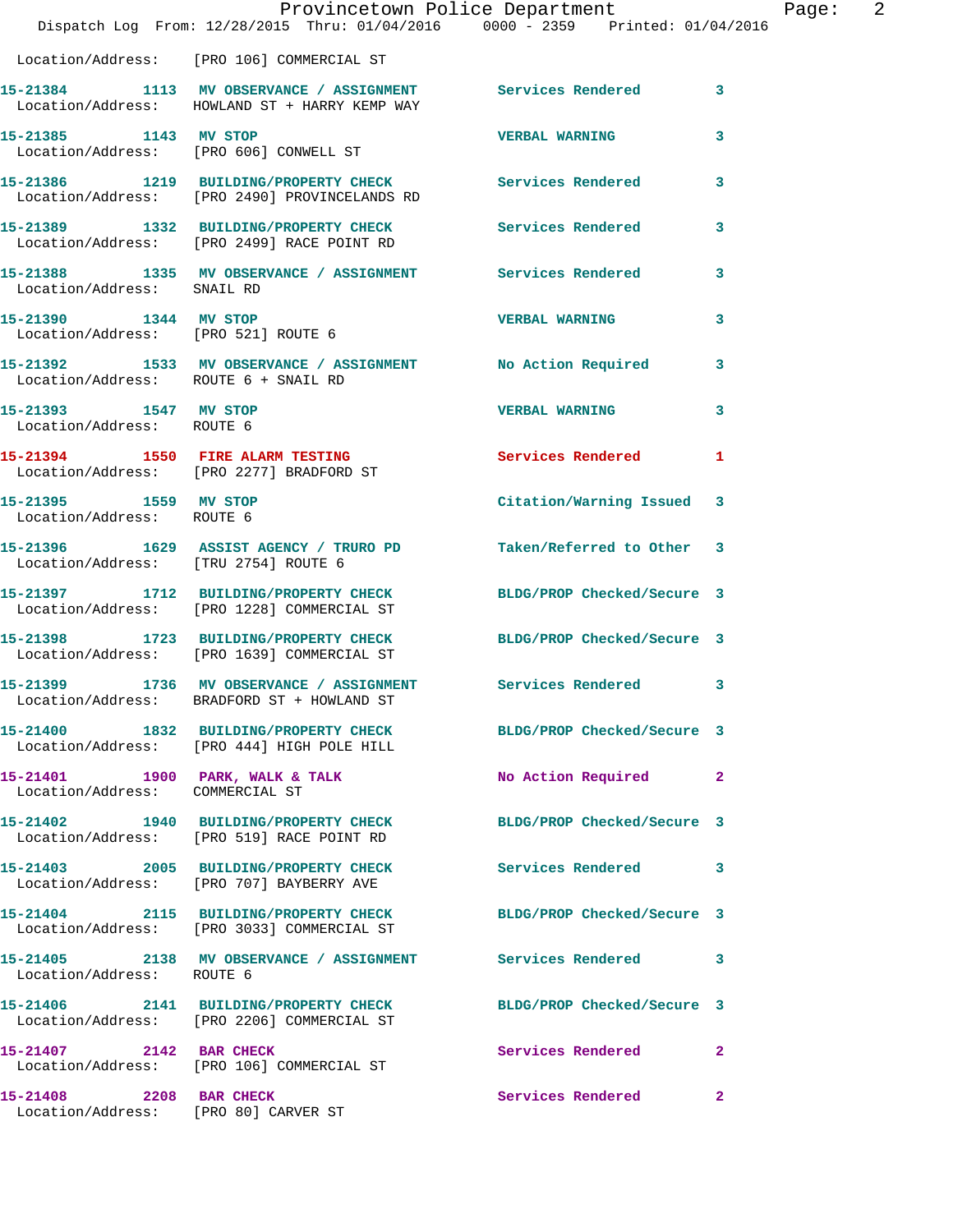|                                      | Dispatch Log From: 12/28/2015 Thru: 01/04/2016 0000 - 2359 Printed: 01/04/2016                                   | Provincetown Police Department |   | Page: 3 |  |
|--------------------------------------|------------------------------------------------------------------------------------------------------------------|--------------------------------|---|---------|--|
|                                      | 15-21409 2218 MV DISABLED-LOCKOUT Services Rendered 2<br>Location/Address: [PRO 893] COTTAGE ST                  |                                |   |         |  |
|                                      | 15-21410 2321 MV OBSERVANCE / ASSIGNMENT Services Rendered 3<br>Location/Address: [PRO 3430] COMMERCIAL ST       |                                |   |         |  |
|                                      | 15-21411 2330 BUILDING/PROPERTY CHECK BLDG/PROP Checked/Secure 3<br>Location/Address: [PRO 1886] BRADFORD ST     |                                |   |         |  |
| For Date: $12/29/2015$ - Tuesday     |                                                                                                                  |                                |   |         |  |
| Location/Address: ROUTE 6 + SNAIL RD | 15-21412 0006 MV OBSERVANCE / ASSIGNMENT Services Rendered 3                                                     |                                |   |         |  |
|                                      | 15-21413 0006 BUILDING/PROPERTY CHECK BLDG/PROP Checked/Secure 3<br>Location/Address: [PRO 3609] COMMERCIAL ST   |                                |   |         |  |
|                                      | 15-21414 0009 MV OBSERVANCE / ASSIGNMENT No Action Required 3<br>Location/Address: [PRO 2577] BRADFORD ST        |                                |   |         |  |
|                                      | 15-21415 0041 BUILDING/PROPERTY CHECK Services Rendered 3<br>Location/Address: [PRO 433] RYDER ST EXT            |                                |   |         |  |
|                                      | 15-21417 0043 MV OBSERVANCE / ASSIGNMENT Services Rendered 3<br>Location/Address: CONWELL ST + ROUTE 6           |                                |   |         |  |
|                                      | 15-21416 0044 BUILDING/PROPERTY CHECK Services Rendered 3<br>Location/Address: [PRO 3259] MACMILLAN WHARF        |                                |   |         |  |
|                                      | 15-21418 0117 BUILDING/PROPERTY CHECK BLDG/PROP Checked/Secure 3<br>Location/Address: [PRO 447] JEROME SMITH RD  |                                |   |         |  |
|                                      | 15-21419 0122 BUILDING/PROPERTY CHECK Services Rendered 3<br>Location/Address: [PRO 1830] BRADFORD ST            |                                |   |         |  |
|                                      | 15-21420 0146 BUILDING/PROPERTY CHECK BLDG/PROP Checked/Secure 3<br>Location/Address: [PRO 530] SHANK PAINTER RD |                                |   |         |  |
| Location/Address: [PRO 2521] ROUTE 6 | 15-21421 0146 MV OBSERVANCE / ASSIGNMENT Services Rendered 3                                                     |                                |   |         |  |
|                                      | 15-21422 0212 BUILDING/PROPERTY CHECK<br>Location/Address: [PRO 519] RACE POINT RD                               | BLDG/PROP Checked/Secure 3     |   |         |  |
|                                      | 15-21423 0224 BUILDING/PROPERTY CHECK BLDG/PROP Checked/Secure 3<br>Location/Address: [PRO 516] RACE POINT RD    |                                |   |         |  |
|                                      | 15-21424 0407 BUILDING/PROPERTY CHECK<br>Location/Address: [PRO 440] HARRY KEMP WAY                              | BLDG/PROP Checked/Secure 3     |   |         |  |
| 15-21425 0418 ALARM - GENERAL        | Location/Address: [PRO 1913] COMMERCIAL ST                                                                       | False Alarm                    | 1 |         |  |
|                                      | 15-21426 0426 BUILDING/PROPERTY CHECK Services Rendered<br>Location/Address: [PRO 2977] COMMERCIAL ST            |                                | 3 |         |  |
|                                      | 15-21427 0433 BUILDING/PROPERTY CHECK Services Rendered<br>Location/Address: [PRO 75] CAPTAIN BERTIES WAY        |                                | 3 |         |  |
|                                      | 15-21428 0547 NOTIFY DPW/SANDING<br>Location/Address: [PRO 519] RACE POINT RD                                    | Services Rendered              | 3 |         |  |
|                                      | 15-21429 0556 BUILDING/PROPERTY CHECK Services Rendered<br>Location/Address: [PRO 3430] COMMERCIAL ST            |                                | 3 |         |  |
| 15-21430 0600 LOBBY TRAFFIC          | Location/Address: [PRO 542] SHANK PAINTER RD                                                                     | Services Rendered 2            |   | 10      |  |
|                                      | 15-21431 0619 BUILDING/PROPERTY CHECK                                                                            | <b>Services Rendered</b>       | 3 |         |  |

Location/Address: [PRO 2483] COMMERCIAL ST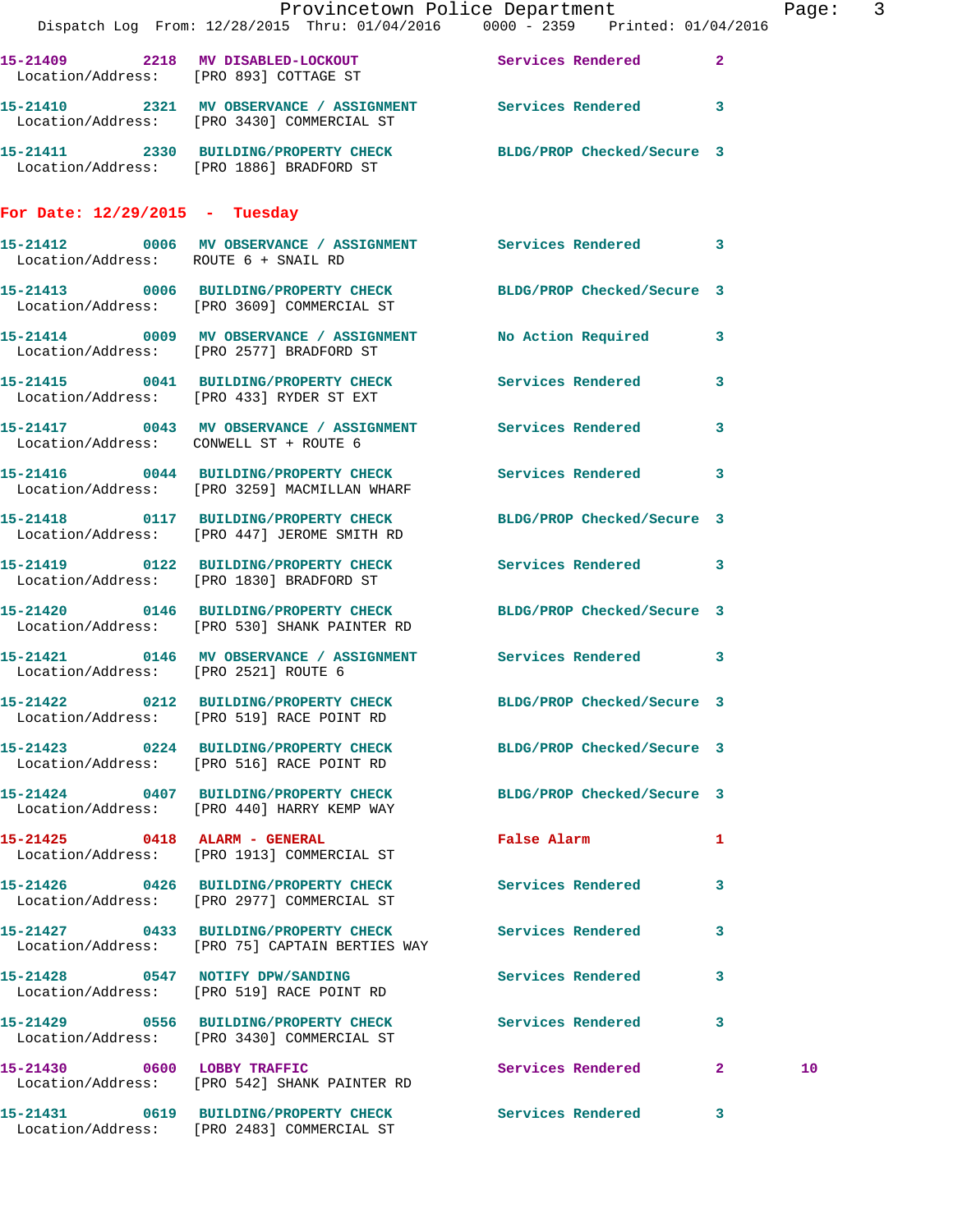|                                        | 15-21432 0748 BUILDING/PROPERTY CHECK Services Rendered<br>Location/Address: [PRO 3430] COMMERCIAL ST    |                            | 3                       |
|----------------------------------------|----------------------------------------------------------------------------------------------------------|----------------------------|-------------------------|
|                                        | 15-21433 0811 MV OBSERVANCE / ASSIGNMENT Services Rendered<br>Location/Address: [PRO 2489] BRADFORD ST   |                            | 3                       |
|                                        | 15-21434    1004    ALARM - GENERAL<br>Location/Address: [PRO 632] COMMERCIAL ST                         | Services Rendered          | 1                       |
|                                        | 15-21435 1024 BUILDING/PROPERTY CHECK<br>Location/Address: [PRO 2206] COMMERCIAL ST                      | BLDG/PROP Checked/Secure 3 |                         |
|                                        | 15-21436 1041 MV OBSERVANCE / ASSIGNMENT<br>Location/Address: SHANK PAINTER RD + JEROME SMITH RD         | No Action Required 3       |                         |
| Location/Address: [PRO 521] ROUTE 6    | 15-21437 1111 BUILDING/PROPERTY CHECK                                                                    | <b>Services Rendered</b>   | $\overline{\mathbf{3}}$ |
|                                        | 15-21438 1132 BUILDING/PROPERTY CHECK<br>Location/Address: [PRO 2898] JEROME SMITH RD                    | BLDG/PROP Checked/Secure 3 |                         |
|                                        | 15-21440 1133 LOST IPHONE 4S<br>Location/Address: [PRO 3296] SHANK PAINTER RD                            | <b>Services Rendered</b>   | $\mathbf{3}$            |
|                                        | 15-21439 1139 MV OBSERVANCE / ASSIGNMENT Services Rendered<br>Location: ROUTE 6 AND PROVINCELANDS RD     |                            | 3                       |
|                                        | 15-21441 1207 MEDICAL EMERGENCY/LIFT ASSIST PATIENT REFUSAL<br>Location/Address: [PRO 965] KIMBERLY LN   |                            | 1                       |
|                                        | 15-21442 1234 MV OBSERVANCE / ASSIGNMENT Services Rendered<br>Location/Address: [PRO 106] COMMERCIAL ST  |                            | 3                       |
|                                        | 15-21443 1511 PARK, WALK & TALK<br>Location/Address: [PRO 175] COMMERCIAL ST                             | Services Rendered          | $\overline{2}$          |
|                                        | 15-21444 1527 MEDICAL EMERGENCY<br>Location/Address: [PRO 965] KIMBERLY LN                               | Transported to Hospital 1  |                         |
|                                        | 15-21446 1647 MV OBSERVANCE / ASSIGNMENT Services Rendered<br>Location/Address: [PRO 2206] COMMERCIAL ST |                            | $\overline{\mathbf{3}}$ |
|                                        | 15-21447 1713 MEDICAL EMERGENCY<br>Location/Address: [PRO 440] HARRY KEMP WAY                            | Transported to Hospital 1  |                         |
|                                        | 15-21448 1743 BUILDING/PROPERTY CHECK<br>Location/Address: [PRO 1638] COMMERCIAL ST                      | BLDG/PROP Checked/Secure 3 |                         |
| Location/Address: [PRO 2520] PRINCE ST | 15-21449 1819 BUILDING/PROPERTY CHECK                                                                    | <b>Services Rendered</b>   | 3                       |
|                                        | 15-21450 1940 BUILDING/PROPERTY CHECK<br>Location/Address: [PRO 2500] COMMERCIAL ST                      | Services Rendered          | 3                       |
|                                        | 15-21451 1946 BUILDING/PROPERTY CHECK<br>Location/Address: [PRO 3259] MACMILLAN WHARF                    | BLDG/PROP Checked/Secure 3 |                         |
|                                        | 15-21452 1947 BUILDING/PROPERTY CHECK<br>Location/Address: [PRO 2898] JEROME SMITH RD                    | BLDG/PROP Checked/Secure 3 |                         |
| Location/Address: SHANK PAINTER RD     | 15-21453 2059 MV OBSERVANCE / ASSIGNMENT Services Rendered                                               |                            | 3                       |
| 15-21454 2219 MEDICAL EMERGENCY        | Location/Address: [PRO 3670] SHANK PAINTER RD                                                            | <b>PATIENT REFUSAL</b>     | 1                       |
|                                        | 15-21455 2355 BUILDING/PROPERTY CHECK<br>Location/Address: [PRO 1645] HARRY KEMP WAY                     | BLDG/PROP Checked/Secure 3 |                         |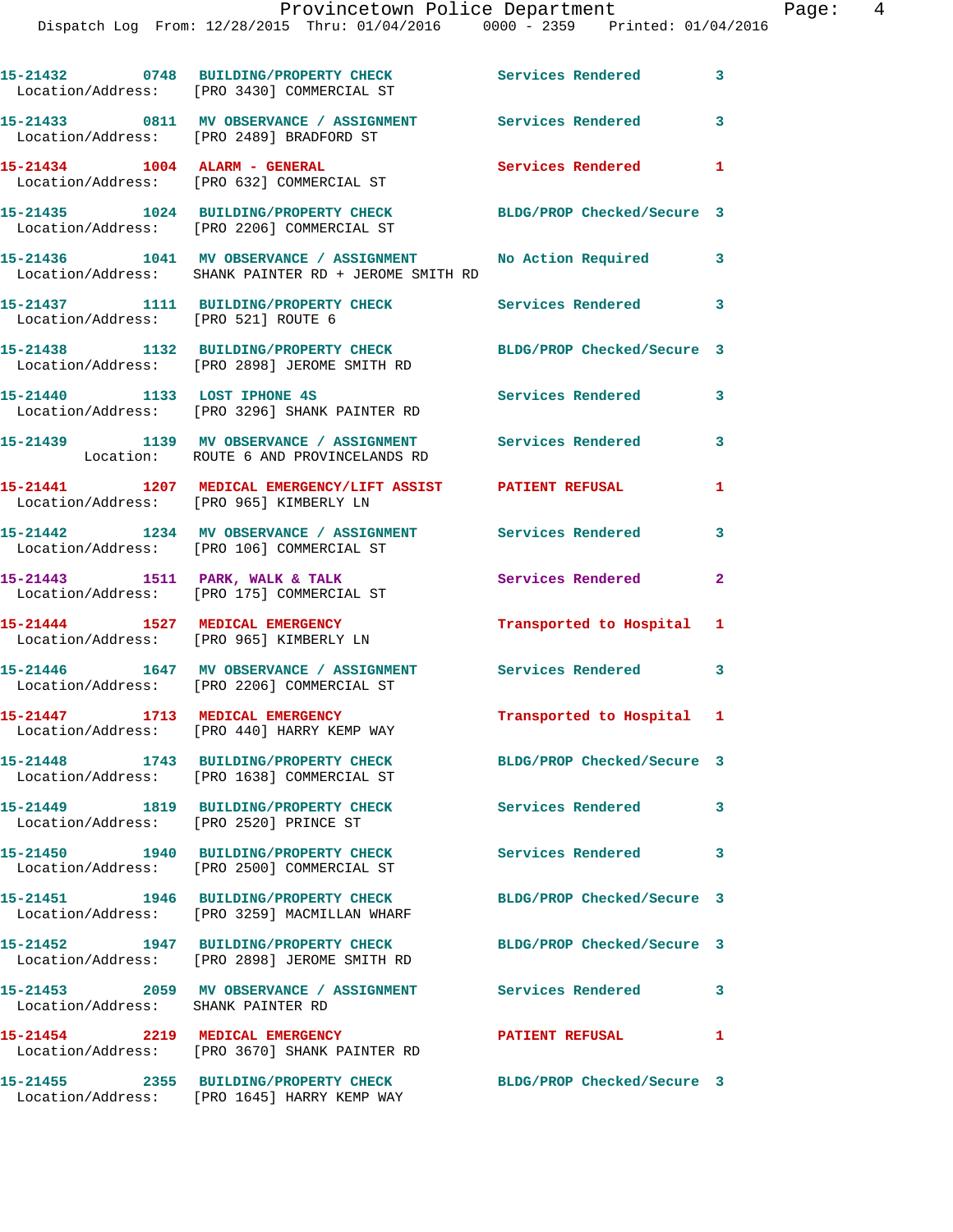|                                                     | Dispatch Log From: 12/28/2015 Thru: 01/04/2016  0000 - 2359  Printed: 01/04/2016                                      | Provincetown Police Department | Page: 5      |  |
|-----------------------------------------------------|-----------------------------------------------------------------------------------------------------------------------|--------------------------------|--------------|--|
| For Date: $12/30/2015$ - Wednesday                  |                                                                                                                       |                                |              |  |
|                                                     | 15-21456 0000 BUILDING/PROPERTY CHECK BLDG/PROP Checked/Secure 3<br>Location/Address: [PRO 444] HIGH POLE HILL        |                                |              |  |
|                                                     | 15-21457 0001 MV OBSERVANCE / ASSIGNMENT Services Rendered 3<br>Location/Address: BRADFORD ST + HIGH POLE HILL        |                                |              |  |
|                                                     | 15-21458 0001 LOBBY TRAFFIC Services Rendered 2<br>Location/Address: [PRO 542] SHANK PAINTER RD                       |                                | 9            |  |
|                                                     | 15-21459 0004 MV OBSERVANCE / ASSIGNMENT Services Rendered 3<br>Location/Address: [PRO 595] BRADFORD ST               |                                |              |  |
|                                                     | 15-21460 0012 MV OBSERVANCE / ASSIGNMENT Services Rendered 3<br>Location/Address: [PRO 3430] COMMERCIAL ST            |                                |              |  |
| 15-21461 0016 MV STOP<br>Location/Address: SNAIL RD |                                                                                                                       | Citation/Warning Issued 3      |              |  |
|                                                     | 15-21462 0017 911 GENERAL-TEST CALLS Services Rendered 1<br>Location/Address: [PRO 542] SHANK PAINTER RD              |                                |              |  |
|                                                     | 15-21463 0023 BUILDING/PROPERTY CHECK BLDG/PROP Checked/Secure 3<br>Location/Address: [PRO 1646] WINSLOW ST           |                                |              |  |
|                                                     | 15-21465 0040 BUILDING/PROPERTY CHECK BLDG/PROP Checked/Secure 3<br>Location/Address: [PRO 3033] COMMERCIAL ST        |                                |              |  |
|                                                     | 15-21466 0046 BUILDING/PROPERTY CHECK BLDG/PROP Checked/Secure 3<br>Location/Address: [PRO 2977] COMMERCIAL ST        |                                |              |  |
|                                                     | 15-21467 0049 MV OBSERVANCE / ASSIGNMENT Services Rendered 3<br>Location/Address: HOWLAND ST + BRADFORD ST            |                                |              |  |
| Location/Address: ROUTE 6 + SNAIL RD                | 15-21469 0100 MV OBSERVANCE / ASSIGNMENT Services Rendered 3                                                          |                                |              |  |
|                                                     | 15-21468 0101 BUILDING/PROPERTY CHECK BLDG/PROP Checked/Secure 3<br>Location/Address: [PRO 545] SHANK PAINTER RD      |                                |              |  |
|                                                     | 15-21470  0106 BUILDING/PROPERTY CHECK BLDG/PROP Checked/Secure 3<br>Location/Address: [PRO 182] COMMERCIAL ST        |                                |              |  |
|                                                     | 15-21471  0109 MV OBSERVANCE / ASSIGNMENT Services Rendered<br>Location/Address: BRADFORD ST + RYDER ST               |                                | $\mathbf{3}$ |  |
|                                                     | 15-21472 0125 MV OBSERVANCE / ASSIGNMENT Services Rendered 3<br>Location/Address: [PRO 106] COMMERCIAL ST             |                                |              |  |
|                                                     | 15-21473   0129   BUILDING/PROPERTY CHECK   BLDG/PROP Checked/Secure   3<br>Location/Address: [PRO 306] COMMERCIAL ST |                                |              |  |
|                                                     | 15-21474 0146 BUILDING/PROPERTY CHECK BLDG/PROP Checked/Secure 3<br>Location/Address: [PRO 707] BAYBERRY AVE          |                                |              |  |
|                                                     | 15-21475 0204 BUILDING/PROPERTY CHECK BLDG/PROP Checked/Secure 3<br>Location/Address: [PRO 488] MAYFLOWER ST          |                                |              |  |
|                                                     | 15-21476  0205 MV OBSERVANCE / ASSIGNMENT Services Rendered 3<br>Location/Address: [PRO 94] BRADFORD ST               |                                |              |  |
|                                                     | 15-21477 0221 BUILDING/PROPERTY CHECK BLDG/PROP Checked/Secure 3<br>Location/Address: [PRO 447] JEROME SMITH RD       |                                |              |  |
|                                                     | 15-21478 0230 MV OBSERVANCE / ASSIGNMENT Services Rendered 3<br>Location/Address: [PRO 2577] BRADFORD ST              |                                |              |  |
|                                                     | 15-21480 0303 BUILDING/PROPERTY CHECK Services Rendered 3<br>Location/Address: [PRO 3259] MACMILLAN WHARF             |                                |              |  |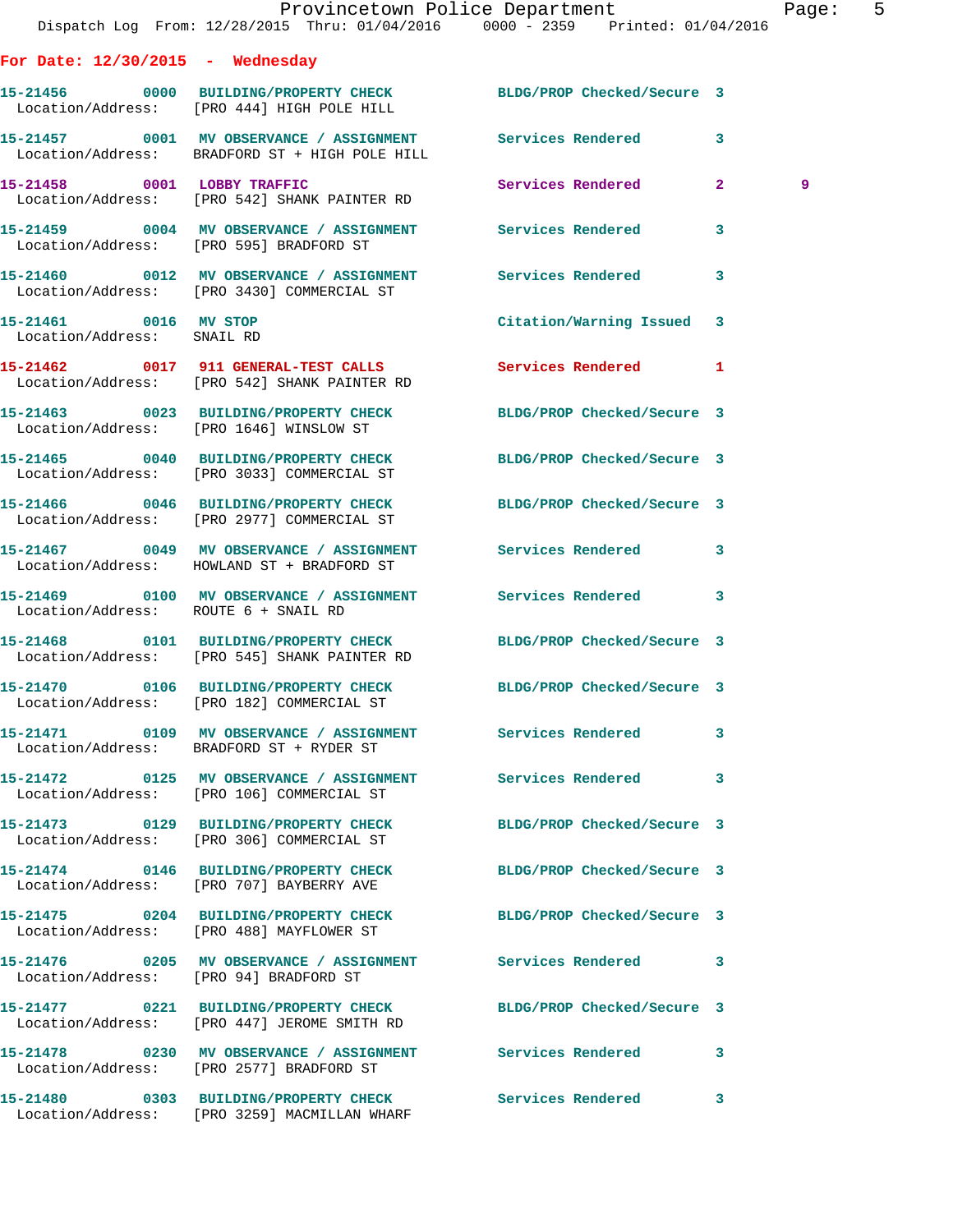|                                      | Provincetown Police Department<br>Dispatch Log From: 12/28/2015 Thru: 01/04/2016 0000 - 2359 Printed: 01/04/2016    |                            |                |
|--------------------------------------|---------------------------------------------------------------------------------------------------------------------|----------------------------|----------------|
|                                      |                                                                                                                     |                            |                |
|                                      | 15-21479 0304 BUILDING/PROPERTY CHECK BLDG/PROP Checked/Secure 3<br>Location/Address: [PRO 2540] RACE POINT RD      |                            |                |
|                                      | 15-21481 0335 BUILDING/PROPERTY CHECK Services Rendered<br>Location/Address: [PRO 75] CAPTAIN BERTIES WAY           |                            | 3              |
|                                      | 15-21482 0445 BUILDING/PROPERTY CHECK Services Rendered<br>Location/Address: [PRO 1830] BRADFORD ST                 |                            | 3              |
|                                      | 15-21483 0451 BUILDING/PROPERTY CHECK BLDG/PROP Checked/Secure 3<br>Location/Address: [PRO 1778] SHANK PAINTER RD   |                            |                |
|                                      | 15-21484   0503 BUILDING/PROPERTY CHECK BLDG/PROP Checked/Secure 3<br>Location/Address: [PRO 569] WINSLOW ST        |                            |                |
|                                      | 15-21486 0508 BUILDING/PROPERTY CHECK Services Rendered<br>Location/Address: [PRO 521] ROUTE 6                      |                            | 3              |
|                                      |                                                                                                                     | BLDG/PROP Checked/Secure 3 |                |
| Location/Address: [PRO 521] ROUTE 6  | 15-21487 0513 MV OBSERVANCE / ASSIGNMENT Services Rendered                                                          |                            | 3              |
|                                      | 15-21488 0516 BUILDING/PROPERTY CHECK BLDG/PROP Checked/Secure 3<br>Location/Address: [PRO 433] RYDER ST EXT        |                            |                |
|                                      | 15-21489 0529 MV OBSERVANCE / ASSIGNMENT Services Rendered<br>Location/Address: RYDER ST + BRADFORD ST              |                            | 3              |
| Location/Address: [PRO 2513] ROUTE 6 | 15-21490 0531 MV OBSERVANCE / ASSIGNMENT Services Rendered                                                          |                            | 3              |
|                                      | 15-21491 0549 PARK, WALK & TALK<br>Location/Address: [PRO 516] RACE POINT RD                                        | Services Rendered          | $\overline{2}$ |
|                                      | 15-21493 0602 BUILDING/PROPERTY CHECK Services Rendered<br>Location/Address: [PRO 2898] JEROME SMITH RD             |                            | 3              |
|                                      | 15-21492 0603 BUILDING/PROPERTY CHECK BLDG/PROP Checked/Secure 3<br>Location/Address: [PRO 1228] COMMERCIAL ST      |                            |                |
|                                      | 15-21494 0810 ANIMAL CALL/PET PANTRY<br>Location/Address: [PRO 3296] SHANK PAINTER RD                               | Services Rendered 2        |                |
|                                      | 15-21495 0856 BUILDING/PROPERTY CHECK BLDG/PROP Checked/Secure 3<br>Location/Address: [PRO 2500] COMMERCIAL ST      |                            |                |
|                                      |                                                                                                                     | Services Rendered          | 2              |
| Location/Address: [PRO 3287] ROUTE 6 | 15-21497 1015 BUILDING/PROPERTY CHECK BLDG/PROP Checked/Secure 3                                                    |                            |                |
| 15-21498 1018 PARK, WALK & TALK      | Location/Address: [PRO 3222] ALDEN ST                                                                               | Services Rendered          | $\mathbf{2}$   |
|                                      | 15-21499 1048 ANIMAL CALL/PET PANTRY Services Rendered<br>Location/Address: [PRO 537] SHANK PAINTER RD              |                            | $\mathbf{2}$   |
|                                      | 15-21500 1112 BUILDING/PROPERTY CHECK BLDG/PROP Checked/Secure 3<br>Location/Address: [PRO 447] JEROME SMITH RD     |                            |                |
|                                      | 15-21501 1115 MV OBSERVANCE / ASSIGNMENT No Action Required<br>Location/Address: SHANK PAINTER RD + JEROME SMITH RD |                            | 3              |
|                                      | 15-21502 1146 PARK, WALK & TALK<br>Location/Address: [PRO 488] MAYFLOWER ST                                         | Services Rendered          | $\mathbf{2}$   |

**15-21503 1303 MV STOP VERBAL WARNING 3** 

Location/Address: [PRO 2277] BRADFORD ST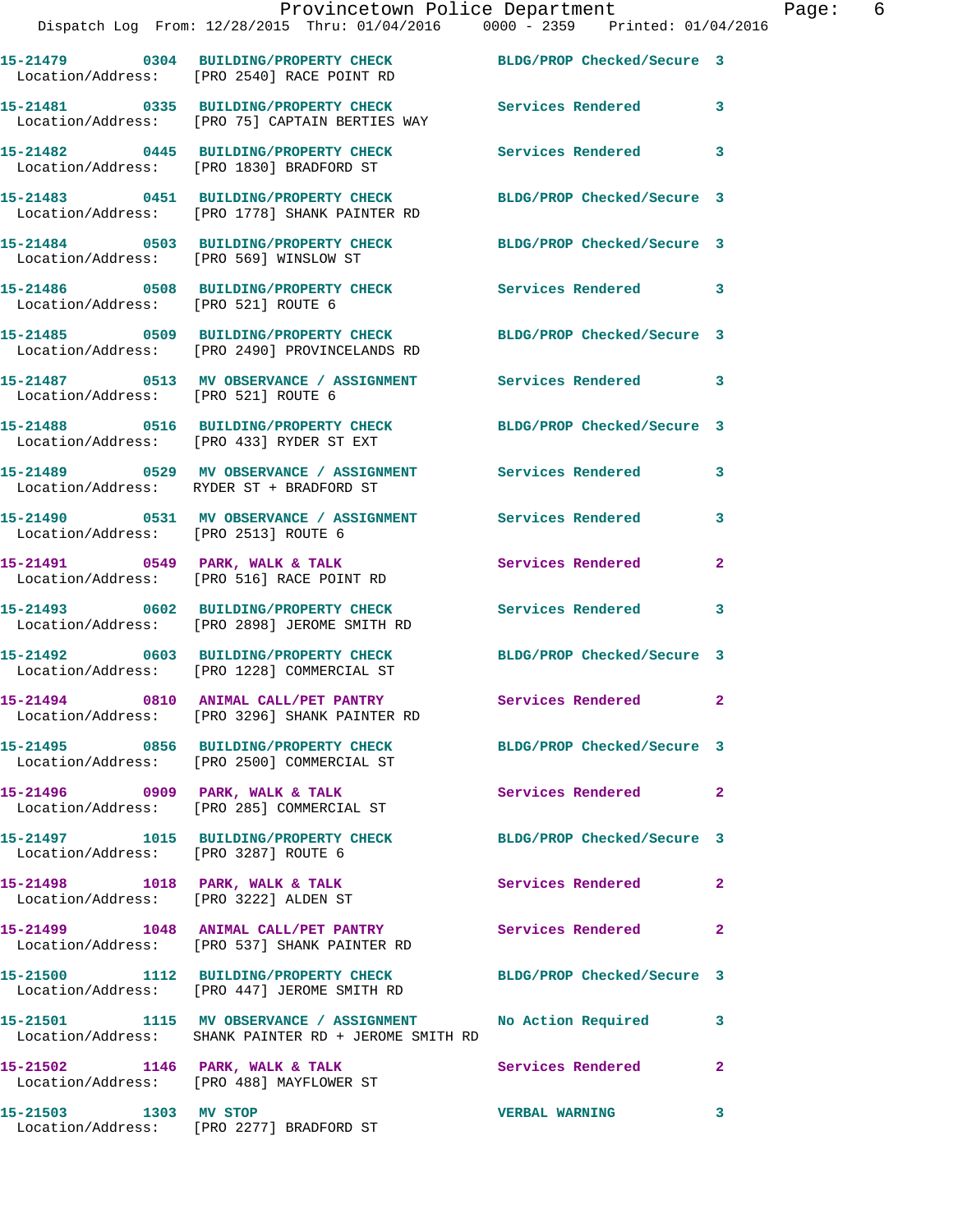Dispatch Log From: 12/28/2015 Thru: 01/04/2016 0000 - 2359 Printed: 01/04/2016

|                                                    | 15-21506 1315 MV OBSERVANCE / ASSIGNMENT Services Rendered 3<br>Location/Address: [PRO 3664] HOWLAND ST |                                                        |                         |
|----------------------------------------------------|---------------------------------------------------------------------------------------------------------|--------------------------------------------------------|-------------------------|
|                                                    | 15-21507 1326 HAZARDS<br>Location/Address: [PRO 2163] COMMERCIAL ST                                     | Services Rendered                                      | $\overline{2}$          |
| 15-21508 1330 MV STOP                              | Location/Address: [PRO 3607] BRADFORD ST                                                                | <b>VERBAL WARNING</b>                                  | 3                       |
| 15-21509 1335 LOST WALLET                          | Location/Address: [PRO 542] SHANK PAINTER RD                                                            | <b>Services Rendered</b>                               | 3                       |
|                                                    | 15-21510 1344 PARK, WALK & TALK<br>Location/Address: [PRO 105] COMMERCIAL ST                            | Services Rendered 2                                    |                         |
| 15-21511 1348 MV STOP                              | Location/Address: [PRO 743] BRADFORD ST                                                                 | <b>VERBAL WARNING</b>                                  | $\overline{\mathbf{3}}$ |
|                                                    | 15-21512 1353 BUILDING/PROPERTY CHECK<br>Location/Address: [PRO 2494] BRADFORD ST                       | BLDG/PROP Checked/Secure 3                             |                         |
| 15-21513 1403 ASSIST CITIZEN                       | Location/Address: [PRO 3305] COURT ST                                                                   | <b>Services Rendered</b>                               | 3                       |
| 15-21514 1454 ANIMAL CALL                          | Location/Address: [PRO 72] PROVINCELANDS RD                                                             | Services Rendered                                      | $\overline{2}$          |
|                                                    | 15-21516 1517 PARK, WALK & TALK<br>Location/Address: [PRO 105] COMMERCIAL ST                            | <b>Services Rendered</b><br>$\overline{\phantom{0}}$ 2 |                         |
|                                                    | 15-21515 1518 BUILDING/PROPERTY CHECK<br>Location/Address: [PRO 3430] COMMERCIAL ST                     | BLDG/PROP Checked/Secure 3                             |                         |
|                                                    | 15-21517 1553 BUILDING/PROPERTY CHECK<br>Location/Address: [PRO 3033] COMMERCIAL ST                     | BLDG/PROP Checked/Secure 3                             |                         |
|                                                    | 15-21518 1626 BUILDING/PROPERTY CHECK<br>Location/Address: [PRO 2540] RACE POINT RD                     | Services Rendered 3                                    |                         |
| 15-21519 1630 MV STOP<br>Location/Address: ROUTE 6 |                                                                                                         | <b>VERBAL WARNING</b>                                  | $\overline{\mathbf{3}}$ |
|                                                    | 15-21520 1745 MV ACCIDENT<br>Location: [PRO 3431] LOPES SQUARE                                          | Services Rendered                                      | 1                       |
|                                                    | 15-21522 1844 BUILDING/PROPERTY CHECK<br>Location/Address: [PRO 182] COMMERCIAL ST                      | BLDG/PROP Checked/Secure 3                             |                         |
|                                                    | 15-21523 1850 BUILDING/PROPERTY CHECK<br>Location/Address: [PRO 2500] COMMERCIAL ST                     | Services Rendered 3                                    |                         |
|                                                    | 15-21524 1904 PARK, WALK & TALK<br>Location/Address: [PRO 2500] COMMERCIAL ST                           | Services Rendered                                      | $\mathbf{2}$            |
| 15-21525 1918 MEDICAL EMERGENCY                    | Location/Address: [PRO 658] MOZART AVE                                                                  | Transported to Hospital 1                              |                         |
|                                                    | 15-21527 1938 BUILDING/PROPERTY CHECK<br>Location/Address: [PRO 2483] COMMERCIAL ST                     | <b>Services Rendered</b>                               | 3                       |
| Location/Address: SHANK PAINTER RD                 | 15-21529 2015 MV OBSERVANCE / ASSIGNMENT Services Rendered                                              |                                                        | $\mathbf{3}$            |
| 15-21530 2108 BAR CHECK                            | Location/Address: [PRO 484] MASONIC PL                                                                  | Services Rendered 2                                    |                         |
| Location/Address: [PRO 1859] ROUTE 6               | 15-21533 2317 BUILDING/PROPERTY CHECK BLDG/PROP Checked/Secure 3                                        |                                                        |                         |
|                                                    | 15-21532 2322 PARK, WALK & TALK                                                                         | Services Rendered 2                                    |                         |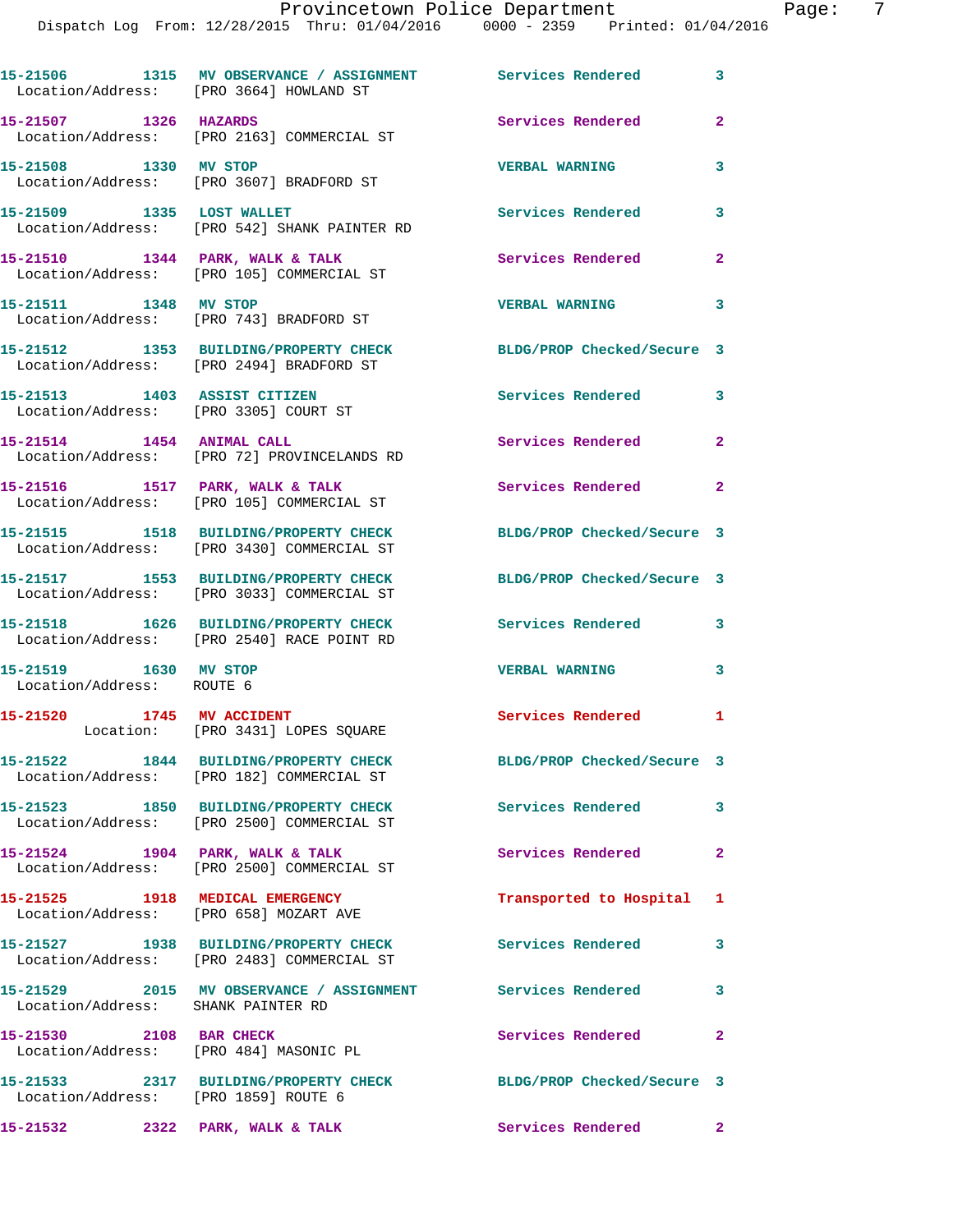|                                   |                                                                                    | Provincetown Police Department<br>Dispatch Log From: 12/28/2015 Thru: 01/04/2016 0000 - 2359 Printed: 01/04/2016 | Page: 8 |
|-----------------------------------|------------------------------------------------------------------------------------|------------------------------------------------------------------------------------------------------------------|---------|
|                                   | Location/Address: [PRO 105] COMMERCIAL ST                                          |                                                                                                                  |         |
|                                   | Location/Address: ROUTE 6 + SHANK PAINTER RD                                       | 15-21534 2325 MV OBSERVANCE / ASSIGNMENT Services Rendered 3                                                     |         |
|                                   | Location/Address: [PRO 3033] COMMERCIAL ST                                         | 15-21535 2332 BUILDING/PROPERTY CHECK BLDG/PROP Checked/Secure 3                                                 |         |
|                                   | Location/Address: [PRO 3609] COMMERCIAL ST                                         | 15-21536 2333 BUILDING/PROPERTY CHECK BLDG/PROP Checked/Secure 3                                                 |         |
|                                   | Location/Address: [PRO 2483] COMMERCIAL ST                                         | 15-21537 2342 BUILDING/PROPERTY CHECK Services Rendered 3                                                        |         |
|                                   | Location/Address: HOWLAND ST + BRADFORD ST                                         | 15-21538 2350 MV OBSERVANCE / ASSIGNMENT Services Rendered 3                                                     |         |
|                                   | Location/Address: [PRO 707] BAYBERRY AVE                                           | 15-21539 2357 BUILDING/PROPERTY CHECK BLDG/PROP Checked/Secure 3                                                 |         |
| For Date: $12/31/2015$ - Thursday |                                                                                    |                                                                                                                  |         |
|                                   | Location/Address: [PRO 1228] COMMERCIAL ST                                         | 15-21540 0000 BUILDING/PROPERTY CHECK BLDG/PROP Checked/Secure 3                                                 |         |
|                                   | Location/Address: [PRO 2489] BRADFORD ST                                           | 15-21541 0003 MV OBSERVANCE / ASSIGNMENT Services Rendered 3                                                     |         |
|                                   |                                                                                    | 15-21542 0019 MV OBSERVANCE / ASSIGNMENT Services Rendered<br>Location/Address: [PRO 2513] ROUTE 6               | 3       |
|                                   | Location/Address: [PRO 3430] COMMERCIAL ST                                         | 15-21543 0023 MV OBSERVANCE / ASSIGNMENT Services Rendered                                                       | 3       |
|                                   | Location/Address: [PRO 433] RYDER ST EXT                                           | 15-21544 0058 BUILDING/PROPERTY CHECK BLDG/PROP Checked/Secure 3                                                 |         |
|                                   | Location/Address: [PRO 106] COMMERCIAL ST                                          | 15-21546 0105 MV OBSERVANCE / ASSIGNMENT Services Rendered                                                       | 3       |
|                                   | Location/Address: [PRO 564] BAYBERRY AVE                                           | 15-21548 0152 BUILDING/PROPERTY CHECK Services Rendered 3                                                        |         |
|                                   | Location/Address: [PRO 16] BRADFORD ST                                             | 15-21549 0152 BUILDING/PROPERTY CHECK Services Rendered 3                                                        |         |
|                                   | 15-21550 0203 BUILDING/PROPERTY CHECK<br>Location/Address: [PRO 519] RACE POINT RD | BLDG/PROP Checked/Secure 3                                                                                       |         |
|                                   | Location/Address: [PRO 3259] MACMILLAN WHARF                                       | 15-21551 0212 BUILDING/PROPERTY CHECK Services Rendered 3                                                        |         |
|                                   | Location/Address: [PRO 444] HIGH POLE HILL                                         | 15-21552 0314 BUILDING/PROPERTY CHECK BLDG/PROP Checked/Secure 3                                                 |         |
|                                   | Location/Address: [PRO 525] COMMERCIAL ST                                          | 15-21553 0331 BUILDING/PROPERTY CHECK BLDG/PROP Checked/Secure 3                                                 |         |
|                                   | Location/Address: [PRO 447] JEROME SMITH RD                                        | 15-21554 0352 BUILDING/PROPERTY CHECK BLDG/PROP Checked/Secure 3                                                 |         |
|                                   | Location/Address: [PRO 542] SHANK PAINTER RD                                       | 15-21555 0353 INFO SERVICES - LOBBY Services Rendered 2                                                          |         |
|                                   | Location/Address: [PRO 440] HARRY KEMP WAY                                         | 15-21556 0407 BUILDING/PROPERTY CHECK BLDG/PROP Checked/Secure 3                                                 | 10      |
|                                   |                                                                                    | 15-21557 0413 BUILDING/PROPERTY CHECK Services Rendered 3                                                        |         |

Location/Address: [PRO 2490] PROVINCELANDS RD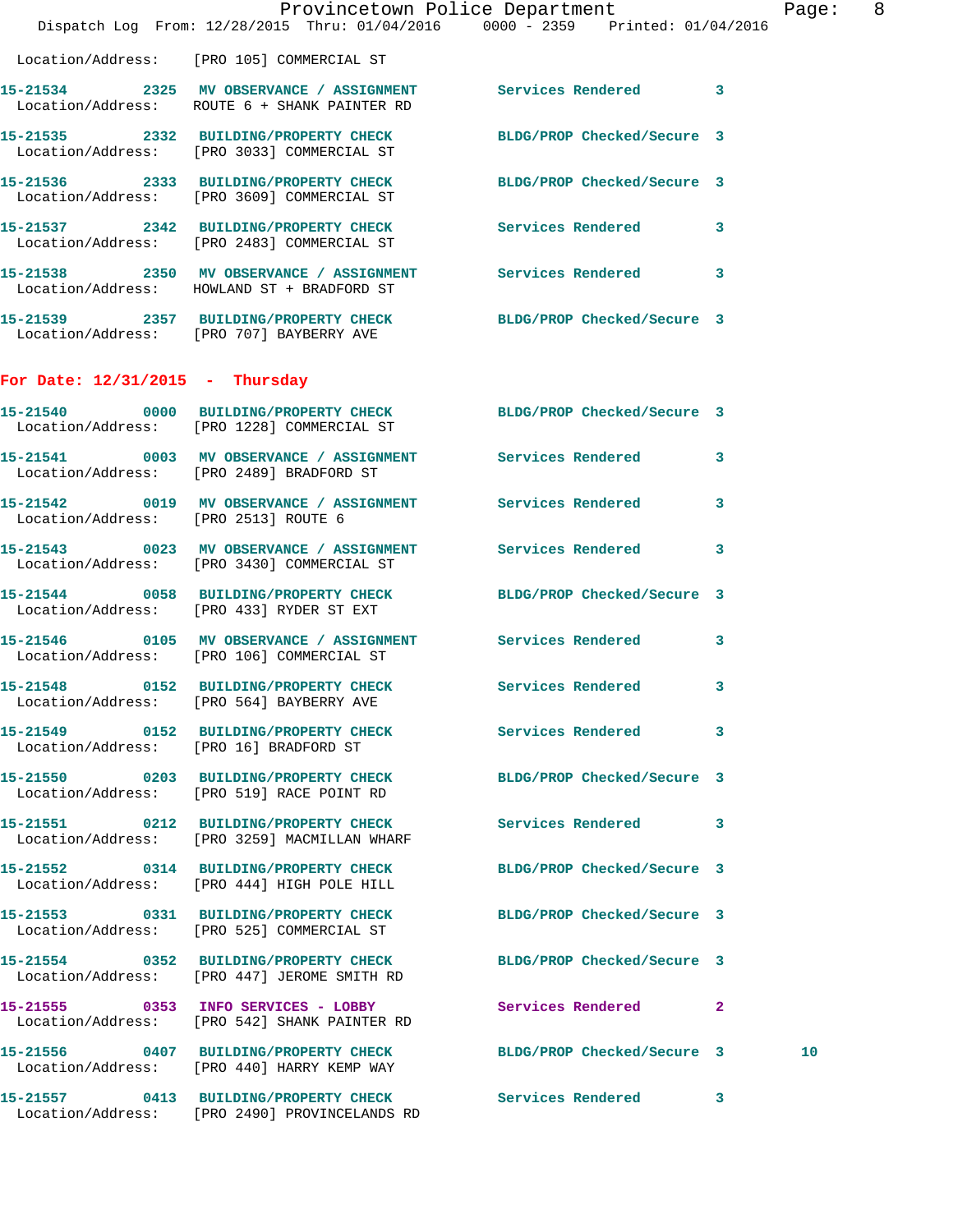|                                                          | Provincetown Police Department<br>Dispatch Log From: 12/28/2015 Thru: 01/04/2016 0000 - 2359 Printed: 01/04/2016 |                          |                |
|----------------------------------------------------------|------------------------------------------------------------------------------------------------------------------|--------------------------|----------------|
| Location/Address: [PRO 2519] ROUTE 6                     | 15-21558 0457 MV OBSERVANCE / ASSIGNMENT Services Rendered 3                                                     |                          |                |
|                                                          | 15-21559 0505 BUILDING/PROPERTY CHECK BLDG/PROP Checked/Secure 3<br>Location/Address: [PRO 1638] COMMERCIAL ST   |                          |                |
|                                                          | 15-21560 0508 BUILDING/PROPERTY CHECK BLDG/PROP Checked/Secure 3<br>Location/Address: [PRO 447] JEROME SMITH RD  |                          |                |
| Location/Address: COMMERCIAL ST                          | 15-21561 0523 PARKING COMPLAINT / GENERAL Citation/Warning Issued                                                |                          | 3              |
|                                                          | 15-21562 0529 BUILDING/PROPERTY CHECK<br>Location/Address: [PRO 1830] BRADFORD ST                                | <b>Services Rendered</b> | 3              |
| Location/Address: COMMERCIAL ST                          | 15-21563 0549 PARKING COMPLAINT / GENERAL Citation/Warning Issued                                                |                          | 3              |
|                                                          | 15-21564 0615 BUILDING/PROPERTY CHECK BLDG/PROP Checked/Secure 3<br>Location/Address: [PRO 710] BRADFORD ST      |                          |                |
| Location/Address: [PRO 779] BROWNE ST                    | 15-21565 0628 FINGER LACERATION/FIRST AID Services Rendered                                                      |                          | 1              |
| Location/Address: [PRO 3287] ROUTE 6                     | 15-21567 0801 BUILDING/PROPERTY CHECK BLDG/PROP Checked/Secure 3                                                 |                          |                |
| Location/Address: [PRO 16] BRADFORD ST                   | 15-21568 0802 BUILDING/PROPERTY CHECK BLDG/PROP Checked/Secure 3                                                 |                          |                |
| 15-21569 0807 COURT                                      | Location: [ORL] ORLEANS DISTRICT COURT                                                                           | <b>Services Rendered</b> | 3              |
| 15-21570 0811 MV STOP                                    | Location/Address: [PRO 2479] ROUTE 6                                                                             | Citation/Warning Issued  | 3              |
| Location/Address: [PRO 2513] ROUTE 6                     | 15-21571 0826 MV OBSERVANCE / ASSIGNMENT No Action Required                                                      |                          | 3              |
| 15-21572 0839 SERVICE CALL<br>Location/Address: RYDER ST |                                                                                                                  | Services Rendered        | 3              |
|                                                          | 15-21573 0916 PARK, WALK & TALK<br>Location/Address: [PRO 3255] COMMERCIAL ST                                    | Services Rendered        | $\overline{a}$ |
|                                                          | 15-21574 0925 PARKING NOTIFICATIONS<br>Location/Address: [PRO 105] COMMERCIAL ST                                 | Services Rendered        | 3              |
|                                                          | 15-21575 0958 PARK, WALK & TALK<br>Location/Address: [PRO 539] SHANK PAINTER RD                                  | Services Rendered        | $\overline{2}$ |
| 15-21576 1004 PARK, WALK & TALK                          | Location/Address: [PRO 488] MAYFLOWER ST                                                                         | Services Rendered        | $\overline{a}$ |
|                                                          | 15-21577 1105 PARKING COMPLAINT / GENERAL Services Rendered<br>Location/Address: [PRO 1466] COMMERCIAL ST        |                          | 3              |
| 15-21578 1107 ANIMAL CALL                                | Location/Address: [PRO 542] SHANK PAINTER RD                                                                     | Services Rendered        | $\overline{a}$ |
| 15-21579 1121 MV STOP                                    | Location/Address: SHANK PAINTER RD + PROVINCE RD                                                                 | <b>VERBAL WARNING</b>    | 3              |
| Location/Address: [PRO 571] ALDEN ST                     | 15-21580 1213 BUILDING/PROPERTY CHECK BLDG/PROP Checked/Secure 3                                                 |                          |                |
|                                                          | 15-21581 1231 BUILDING/PROPERTY CHECK BLDG/PROP Checked/Secure 3<br>Location/Address: [PRO 447] JEROME SMITH RD  |                          |                |
|                                                          | 15-21582               1242    MV  OBSERVANCE  /  ASSIGNMENT                Services  Rendered                3  |                          |                |

Location/Address: HOWLAND ST + HARRY KEMP WAY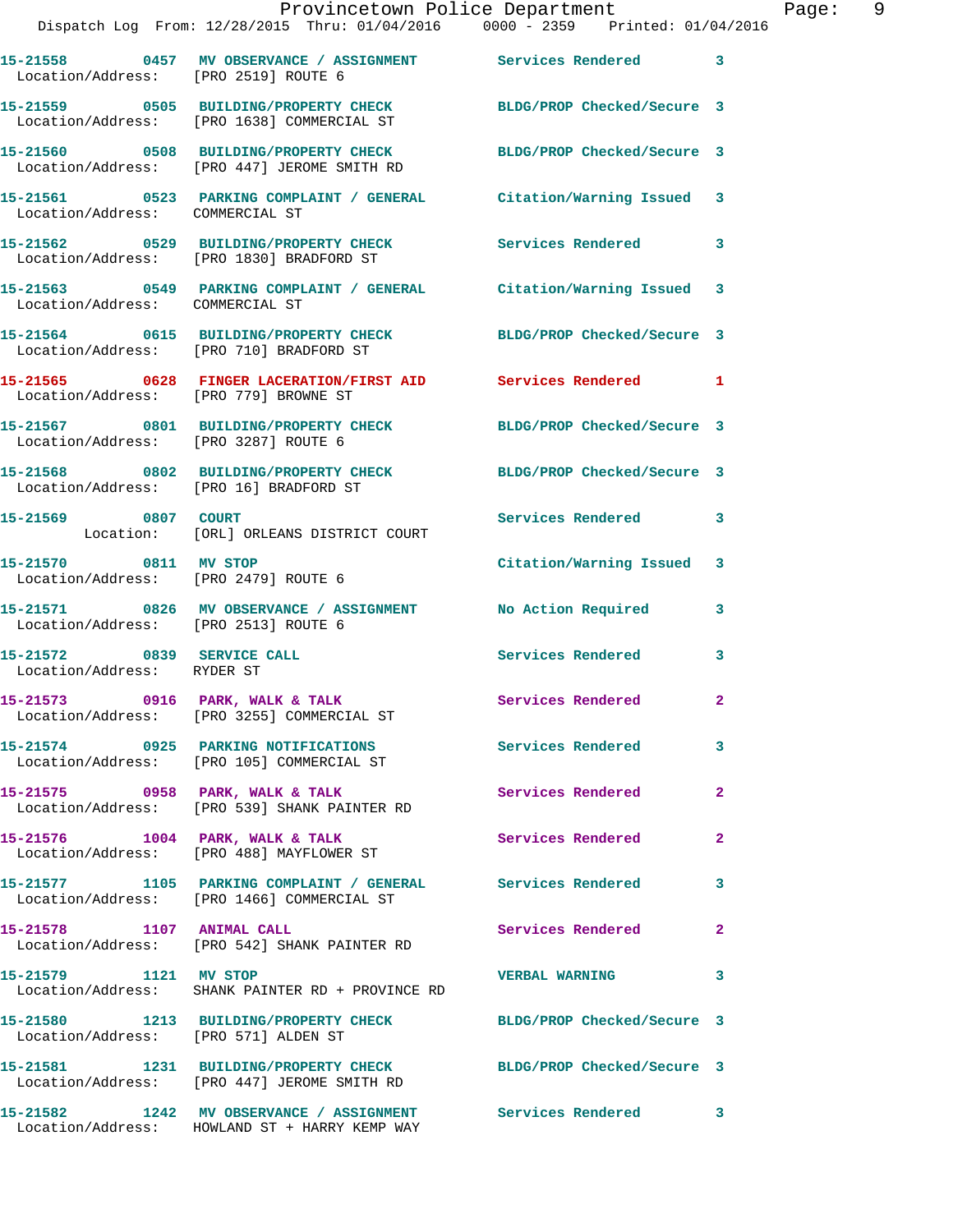| 15-21583 1250 MV STOP<br>Location/Address: BRADFORD ST |                                                                                                                   | <b>VERBAL WARNING</b>      | $\overline{\mathbf{3}}$ |
|--------------------------------------------------------|-------------------------------------------------------------------------------------------------------------------|----------------------------|-------------------------|
|                                                        | 15-21584 1345 BUILDING/PROPERTY CHECK BLDG/PROP Checked/Secure 3<br>Location/Address: [PRO 519] RACE POINT RD     |                            |                         |
|                                                        | 15-21585 1358 MV OBSERVANCE / ASSIGNMENT<br>Location/Address: SHANK PAINTER RD + JEROME SMITH RD                  | BLDG/PROP Checked/Secure 3 |                         |
|                                                        | 15-21586 1358 BUILDING/PROPERTY CHECK<br>Location/Address: [PRO 3259] MACMILLAN WHARF                             | BLDG/PROP Checked/Secure 3 |                         |
|                                                        | 15-21587 1402 MV OBSERVANCE / ASSIGNMENT Services Rendered<br>Location/Address: CONWELL ST + ROUTE 6              |                            | $\overline{\mathbf{3}}$ |
| 15-21588 1415 MV STOP<br>Location/Address: ROUTE 6     |                                                                                                                   | <b>VERBAL WARNING</b>      | 3                       |
| Location/Address: COURT ST                             | 15-21589 1503 ASSIST CITIZEN                                                                                      | Services Rendered          | 3                       |
|                                                        | 15-21590 1524 MV OBSERVANCE / ASSIGNMENT<br>Location/Address: HIGH POLE HL + BRADFORD ST                          | Services Rendered          | 3                       |
|                                                        | 15-21591 1533 PARK, WALK & TALK<br>Location/Address: [PRO 105] COMMERCIAL ST                                      | Services Rendered          | $\mathbf{2}$            |
|                                                        | 15-21593 1641 LOST DRIVER'S LICENSE<br>Location/Address: [PRO 542] SHANK PAINTER RD                               | Services Rendered          | 3                       |
|                                                        | 15-21592 1642 BUILDING/PROPERTY CHECK<br>Location/Address: [PRO 3033] COMMERCIAL ST                               | BLDG/PROP Checked/Secure 3 |                         |
|                                                        | 15-21594 1649 ASSIST CITIZEN/LOCKED IN<br>Location/Address: [PRO 182] COMMERCIAL ST                               | BLDG/PROP Checked/Secure 3 |                         |
|                                                        | 15-21596 1750 PARK, WALK & TALK<br>Location/Address: [PRO 3117] COMMERCIAL ST                                     | <b>Services Rendered</b>   | $\overline{2}$          |
| 15-21598 1817 MV STOP                                  | Location/Address: BRADFORD ST + ATLANTIC AVE                                                                      | <b>VERBAL WARNING</b>      | 3                       |
| 15-21599 1840 MV STOP                                  | Location/Address: [PRO 3033] COMMERCIAL ST                                                                        | <b>VERBAL WARNING</b>      | 3                       |
| 15-21600 1856 MV STOP                                  | Location/Address: STANDISH ST + BRADFORD ST                                                                       | <b>VERBAL WARNING</b>      | 3                       |
|                                                        | 15-21601 1901 BUILDING/PROPERTY CHECK BLDG/PROP Checked/Secure 3<br>Location/Address: [PRO 105] COMMERCIAL ST     |                            |                         |
|                                                        | 15-21602 1932 LOST DIAMOND BRACELET/FOUND Services Rendered<br>Location/Address: [PRO 3176] COMMERCIAL ST         |                            | 3                       |
| 15-21603 1941 MV STOP                                  | Location/Address: [PRO 1646] WINSLOW ST                                                                           | <b>VERBAL WARNING</b>      | 3                       |
| 15-21604 1955 MV STOP                                  | Location/Address: [PRO 105] COMMERCIAL ST                                                                         | <b>VERBAL WARNING</b>      | 3                       |
|                                                        | 15-21605 2051 BUILDING/PROPERTY CHECK Services Rendered<br>Location/Address: [PRO 75] CAPTAIN BERTIES WAY         |                            | 3                       |
| 15-21606 2132 BAR CHECK                                | Location/Address: [PRO 484] MASONIC PL                                                                            | Services Rendered          | $\overline{2}$          |
|                                                        | 15-21607 2153 PARKING COMPLAINT / GENERAL Citation/Warning Issued 3<br>Location/Address: [PRO 2500] COMMERCIAL ST |                            |                         |
| 15-21608                                               | 2200 PARK, WALK & TALK                                                                                            | <b>Services Rendered</b>   | $\mathbf{2}$            |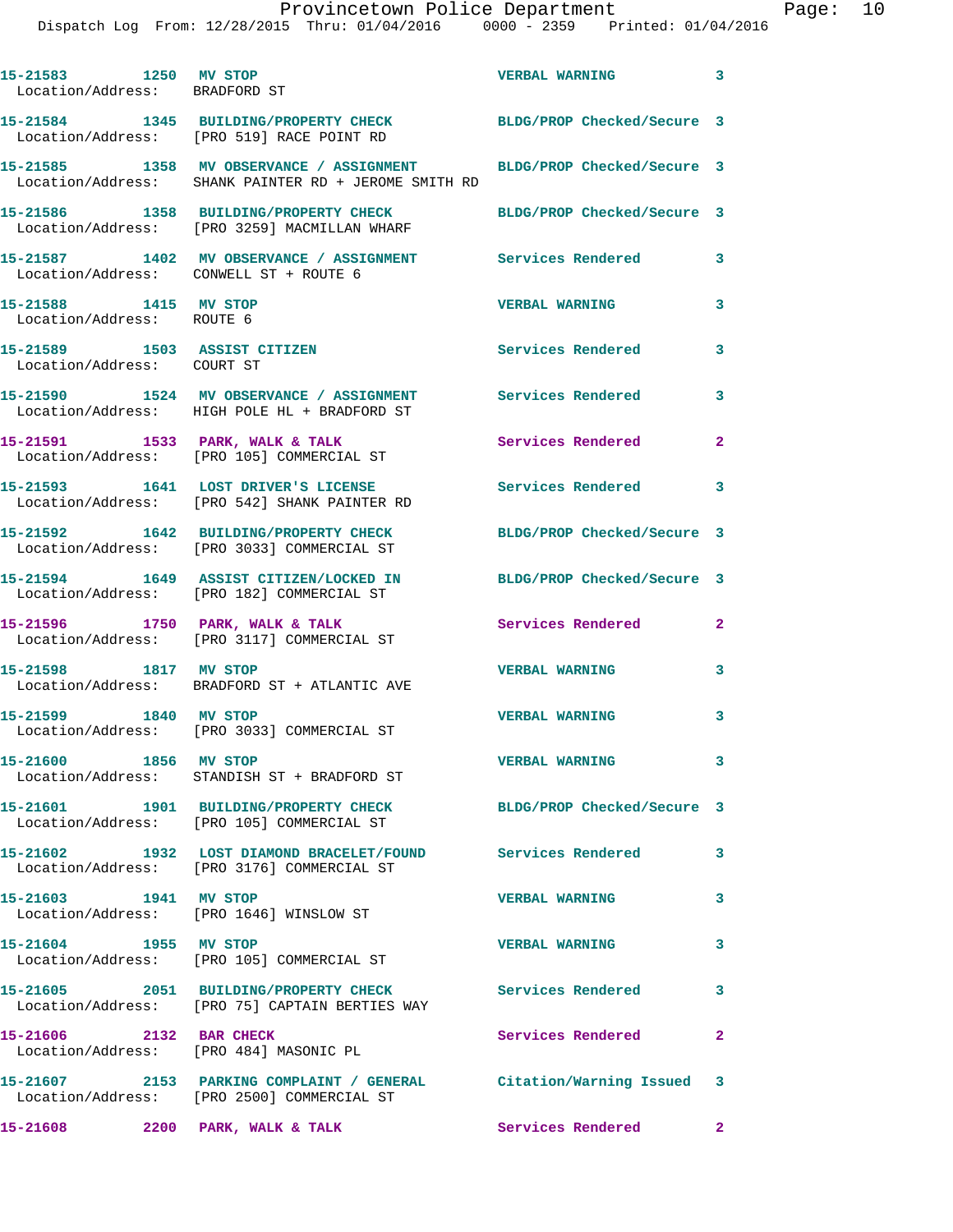|                                      |                                                                                 | Provincetown Police Department                                                 | Page: 11 |  |
|--------------------------------------|---------------------------------------------------------------------------------|--------------------------------------------------------------------------------|----------|--|
|                                      |                                                                                 | Dispatch Log From: 12/28/2015 Thru: 01/04/2016 0000 - 2359 Printed: 01/04/2016 |          |  |
|                                      | Location/Address: [PRO 175] COMMERCIAL ST                                       |                                                                                |          |  |
|                                      | Location/Address: [PRO 105] COMMERCIAL ST                                       | 15-21610 2320 PARK, WALK & TALK Services Rendered 2                            |          |  |
|                                      | Location/Address: [PRO 433] RYDER ST EXT                                        | 15-21609 2321 BUILDING/PROPERTY CHECK BLDG/PROP Checked/Secure 3               |          |  |
|                                      | Location/Address: [PRO 3609] COMMERCIAL ST                                      | 15-21612 2346 BUILDING/PROPERTY CHECK BLDG/PROP Checked/Secure 3               |          |  |
|                                      | Location/Address: [PRO 105] COMMERCIAL ST                                       | 15-21613 2353 PARK, WALK & TALK 3 Services Rendered 2                          |          |  |
|                                      | 15-21614 2356 BAR CHECK<br>Location/Address: [PRO 2737] COMMERCIAL ST           | Services Rendered 2                                                            |          |  |
|                                      | 15-21615 2357 BAR CHECK<br>Location/Address: [PRO 399] COMMERCIAL ST            | Services Rendered 2                                                            |          |  |
| For Date: $01/01/2016$ - Friday      |                                                                                 |                                                                                |          |  |
|                                      | Location/Address: [PRO 542] SHANK PAINTER RD                                    | 16-1 0000 2016 BIKE INVENTORY LOG Services Rendered 2                          |          |  |
|                                      | 16-2 0002 INFO SERVICES - LOBBY<br>Location/Address: [PRO 542] SHANK PAINTER RD | Services Rendered 2                                                            | 9        |  |
|                                      | Location/Address: [PRO 306] COMMERCIAL ST                                       | 16-3 0004 BUILDING/PROPERTY CHECK BLDG/PROP Checked/Secure 3                   |          |  |
|                                      | Location/Address: ROUTE 6 + HOWLAND ST                                          | 16-4 0009 MV OBSERVANCE / ASSIGNMENT Services Rendered 3                       |          |  |
|                                      | 16-5 0014 BAR CHECK<br>Location/Address: [PRO 221] COMMERCIAL ST                | Services Rendered 2                                                            |          |  |
|                                      | 16-6 0015 BAR CHECK<br>Location/Address: [PRO 208] COMMERCIAL ST                | Services Rendered 2                                                            |          |  |
|                                      | 16-7 0030 ALARM NOTICE<br>Location/Address: [PRO 63] BRADFORD ST EXT            | Services Rendered 1                                                            |          |  |
|                                      | Location/Address: [PRO 94] BRADFORD ST                                          | 16-9 		 0042 MV OBSERVANCE / ASSIGNMENT Services Rendered<br>3                 |          |  |
|                                      | Location/Address: [PRO 399] COMMERCIAL ST                                       | 16-10 0101 DRUG REACTION/TRANSPORT Transported to Hospital 1                   |          |  |
|                                      | 16-11 0104 HEART ISSUES<br>Location/Address: [PRO 1179] NELSON AVE              | Transported to Hospital 1                                                      |          |  |
|                                      | 16-12 0120 NOISE COMPLAINT<br>Location/Address: [PRO 3236] COMMERCIAL ST        | Services Rendered 3                                                            |          |  |
| Location/Address: ROUTE 6 + SNAIL RD |                                                                                 | 16-15 		 0151 MV OBSERVANCE / ASSIGNMENT Services Rendered<br>$\mathbf{3}$     |          |  |
|                                      | 16-16 0155 DISTURBANCE<br>Location/Address: [PRO 105] COMMERCIAL ST             | Unfounded<br>1                                                                 |          |  |
| 16-17 0156 VERBAL SPEED              | Location/Address: [PRO 2521] ROUTE 6                                            | <b>VERBAL WARNING</b><br>$\mathbf{3}$                                          |          |  |
|                                      | 16-18 0206 CROWDS/OVERCROWDING<br>Location/Address: [PRO 105] COMMERCIAL ST     | Services Rendered<br>$\mathbf{2}$                                              |          |  |
|                                      | 16-19 0213 PARK, WALK & TALK                                                    | Services Rendered 2                                                            |          |  |

Location/Address: [PRO 105] COMMERCIAL ST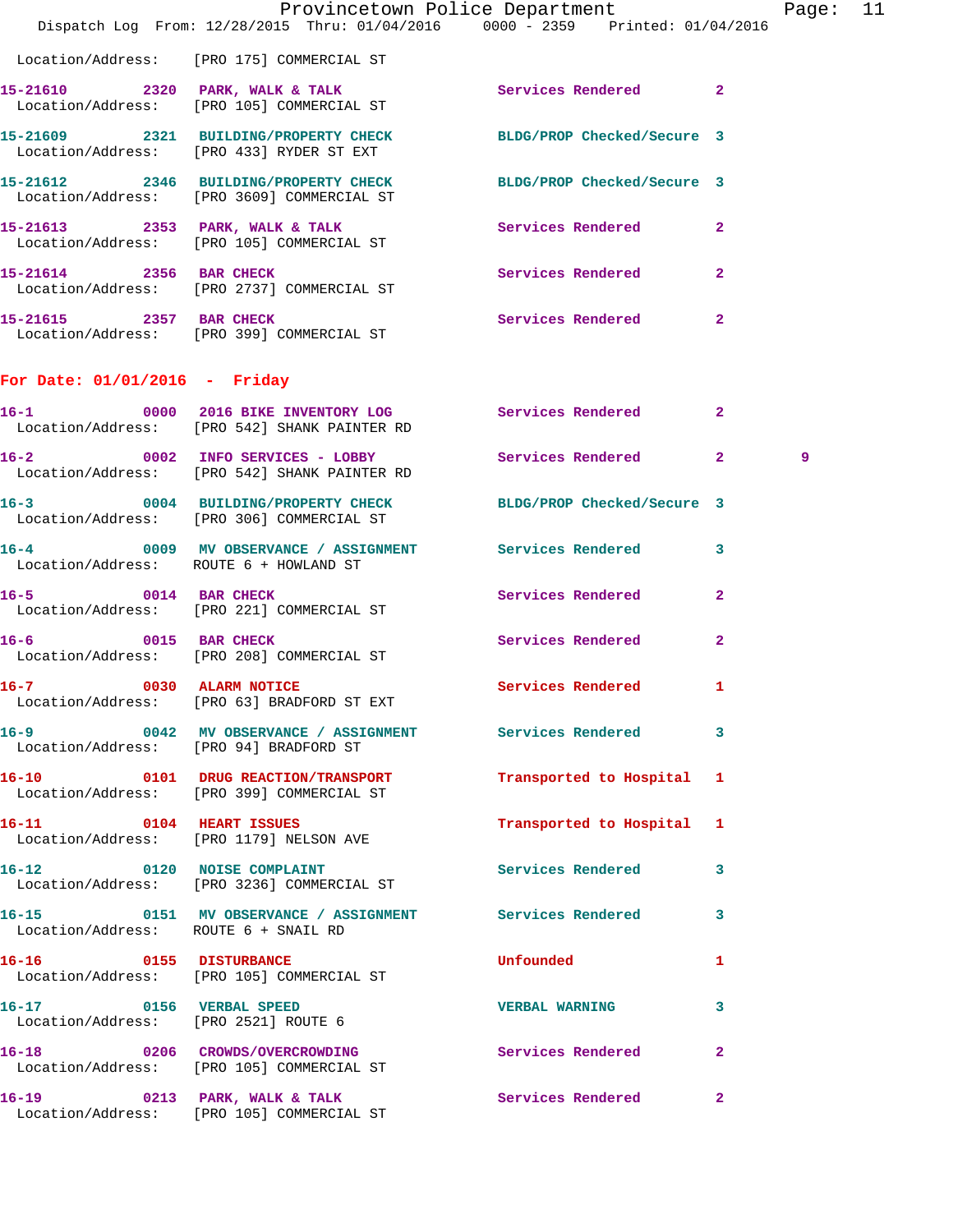|                                      | Provincetown Police Department<br>Dispatch Log From: 12/28/2015 Thru: 01/04/2016  0000 - 2359  Printed: 01/04/2016 |                            |                |
|--------------------------------------|--------------------------------------------------------------------------------------------------------------------|----------------------------|----------------|
|                                      | 16-21 0303 PIER CHECK BLDG/PROP Checked/Secure 3<br>Location/Address: [PRO 3259] MACMILLAN WHARF                   |                            |                |
|                                      | 16-22 0507 BUILDING/PROPERTY CHECK Services Rendered 3<br>Location/Address: [PRO 707] BAYBERRY AVE                 |                            |                |
| Location/Address: ROUTE 6            | 16-23 0521 MV OBSERVANCE / ASSIGNMENT Services Rendered                                                            |                            | 3              |
|                                      | 16-24 0527 BUILDING/PROPERTY CHECK BLDG/PROP Checked/Secure 3<br>Location/Address: [PRO 1830] BRADFORD ST          |                            |                |
|                                      | 16-25 0544 MV OBSERVANCE / ASSIGNMENT Services Rendered 3<br>Location/Address: [PRO 94] BRADFORD ST                |                            |                |
|                                      | 16-26 0608 BUILDING/PROPERTY CHECK BLDG/PROP Checked/Secure 3<br>Location/Address: [PRO 444] HIGH POLE HILL        |                            |                |
|                                      | 16-27 0715 BUILDING/PROPERTY CHECK<br>Location/Address: [PRO 2977] COMMERCIAL ST                                   | Services Rendered          | 3              |
|                                      | 16-28 0736 MV OBSERVANCE / ASSIGNMENT Services Rendered<br>Location/Address: [PRO 106] COMMERCIAL ST               |                            | 3              |
| 16-29 0810 FOLLOW UP                 | Location/Address: [PRO 539] SHANK PAINTER RD                                                                       | <b>Services Rendered</b>   | $\overline{2}$ |
| 16-30 0818 MV STOP                   | Location/Address: [PRO 2513] ROUTE 6                                                                               | <b>VERBAL WARNING</b>      | 3              |
|                                      | 16-31 0824 BUILDING/PROPERTY CHECK BLDG/PROP Checked/Secure 3<br>Location/Address: [PRO 447] JEROME SMITH RD       |                            |                |
| Location/Address: [PRO 3440] ROUTE 6 | 16-32 0842 MV OBSERVANCE / ASSIGNMENT Services Rendered                                                            |                            | 3              |
|                                      | 16-33 0855 PARK, WALK & TALK 1988 Services Rendered 2<br>Location/Address: [PRO 516] RACE POINT RD                 |                            |                |
|                                      | 16-34 0859 BUILDING/PROPERTY CHECK BLDG/PROP Checked/Secure 3<br>Location/Address: [PRO 571] ALDEN ST              |                            |                |
|                                      | 16-35 0952 BUILDING/PROPERTY CHECK<br>Location/Address: [PRO 2483] COMMERCIAL ST                                   | Services Rendered 3        |                |
|                                      | 16-36 1012 BUILDING/PROPERTY CHECK BLDG/PROP Checked/Secure 3<br>Location/Address: [PRO 16] BRADFORD ST            |                            |                |
| 16-37                                | 1013 MV OBSERVANCE / ASSIGNMENT No Action Required 3<br>Location/Address: ROUTE 6 + PROVINCELANDS RD               |                            |                |
|                                      | 16-38 1017 BUILDING/PROPERTY CHECK BLDG/PROP Checked/Secure 3<br>Location/Address: [PRO 3033] COMMERCIAL ST        |                            |                |
| Location/Address: [PRO 3287] ROUTE 6 | 16-39 1037 BUILDING/PROPERTY CHECK                                                                                 | BLDG/PROP Checked/Secure 3 |                |
|                                      | 16-40 1040 LOST MAD.L<br>Location/Address: [PRO 542] SHANK PAINTER RD                                              | <b>Services Rendered</b>   | 3              |
| 1052 PET PANTRY<br>16-41             | Location/Address: [PRO 3296] SHANK PAINTER RD                                                                      | Services Rendered          | $\mathbf{2}$   |
|                                      | 16-42 1054 BUILDING/PROPERTY CHECK<br>Location/Address: [PRO 3430] COMMERCIAL ST                                   | <b>Services Rendered</b>   | 3              |
| $16 - 43$                            | 1104 PARKING COMPLAINT / GENERAL Citation/Warning Issued 3<br>Location/Address: [PRO 2500] COMMERCIAL ST           |                            |                |
|                                      |                                                                                                                    |                            |                |

**16-44 1112 BUILDING/PROPERTY CHECK BLDG/PROP Checked/Secure 3** 

Location/Address: [PRO 3317] CEMETERY RD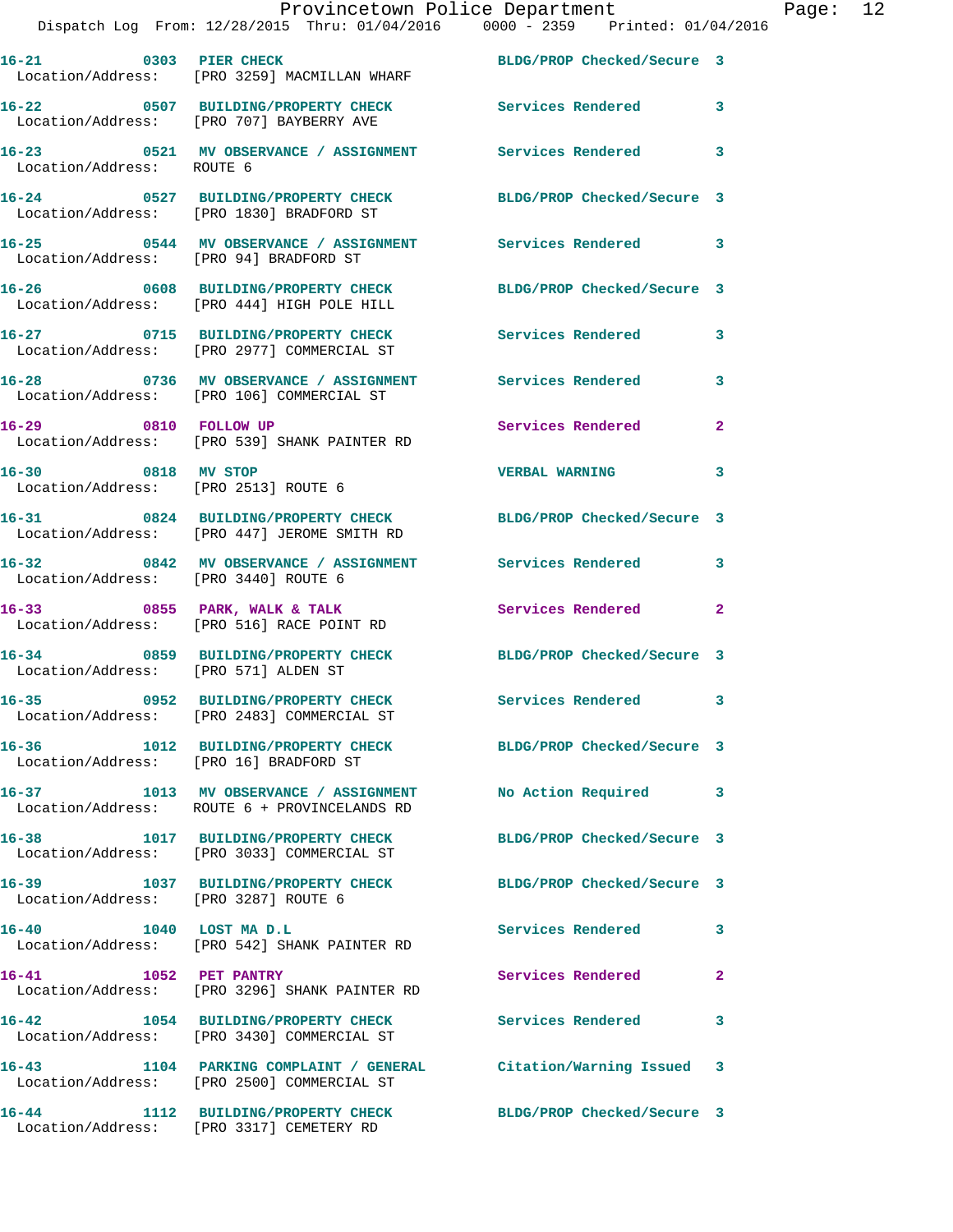|                                                              | 16-45 1112 BUILDING/PROPERTY CHECK<br>Location/Address: [PRO 3318] CEMETERY RD                             | BLDG/PROP Checked/Secure 3 |                         |
|--------------------------------------------------------------|------------------------------------------------------------------------------------------------------------|----------------------------|-------------------------|
|                                                              | 16-46 1130 MV STOP<br>Location/Address: BRADFORD ST + WINTHROP ST                                          | <b>VERBAL WARNING</b>      | $\overline{\mathbf{3}}$ |
|                                                              | 16-47 1138 BUILDING/PROPERTY CHECK<br>Location/Address: [PRO 105] COMMERCIAL ST                            | BLDG/PROP Checked/Secure 3 |                         |
| 16-48 1141 MV STOP<br>Refer To Summons: 16-2-AR              | Location/Address: [PRO 536] SHANK PAINTER RD                                                               | <b>VERBAL WARNING</b>      | 3                       |
|                                                              | 16-49 1152 PARK, WALK & TALK<br>Location/Address: [PRO 537] SHANK PAINTER RD                               | Services Rendered 2        |                         |
|                                                              | 16-50 1156 BUILDING/PROPERTY CHECK<br>Location/Address: [PRO 3912] SHANK PAINTER RD                        | BLDG/PROP Checked/Secure 3 |                         |
|                                                              | 16-51 1245 BUILDING/PROPERTY CHECK<br>Location/Address: [PRO 2490] PROVINCELANDS RD                        | <b>Services Rendered</b>   | 3                       |
|                                                              | 16-52 1248 PARK, WALK & TALK<br>Location/Address: [PRO 2540] RACE POINT RD                                 | Services Rendered          | $\mathbf{2}$            |
| 16-53 1254 INJURED FOX                                       | Location/Address: SMALLS CT + COMMERCIAL ST                                                                | Services Rendered          | $\mathbf{2}$            |
| 16-54 1301 POLAR PLUNGE                                      | Location/Address: [PRO 2698] COMMERCIAL ST                                                                 | <b>Services Rendered</b>   | 3                       |
| 16-55 1311 ANIMAL CALL                                       | Location/Address: [PRO 2605] COMMERCIAL ST                                                                 | Services Rendered          | $\mathbf{2}$            |
|                                                              | 16-56 1317 MV OBSERVANCE / ASSIGNMENT Services Rendered 3<br>Location/Address: HOWLAND ST + HARRY KEMP WAY |                            |                         |
|                                                              | 16-58 1319 BUILDING/PROPERTY CHECK<br>Location/Address: [PRO 1952] COMMERCIAL ST                           | BLDG/PROP Checked/Secure 3 |                         |
|                                                              | 16-59 1322 BUILDING/PROPERTY CHECK<br>Location/Address: [PRO 2483] COMMERCIAL ST                           | BLDG/PROP Checked/Secure 3 |                         |
|                                                              | 16-60 1326 PARK, WALK & TALK<br>Location/Address: [PRO 2500] COMMERCIAL ST                                 | Services Rendered 2        |                         |
| 16-62 1328 LOST KEYS                                         | Location/Address: [PRO 542] SHANK PAINTER RD                                                               | Services Rendered          | 3                       |
| 16-63 1330 LOST RING                                         | Location/Address: [PRO 542] SHANK PAINTER RD                                                               | Services Rendered          | 3                       |
|                                                              | 16-64 1416 SPARKING TRANFORMER<br>Location/Address: NICKERSON ST + BRADFORD ST                             | Taken/Referred to Other 2  |                         |
|                                                              | 16-65 1521 SERVICE CALL/POWER OUTAGE<br>Location/Address: [PRO 542] SHANK PAINTER RD                       | <b>Services Rendered</b>   | 3                       |
| 16-66 1528 FOLLOW UP                                         | Location/Address: NICKERSON ST + BRADFORD ST                                                               | SPOKEN TO                  | $\mathbf{2}$            |
| 16-67 1536 MV STOP<br>Location/Address: [PRO 29] BRADFORD ST |                                                                                                            | <b>VERBAL WARNING</b>      | 3                       |
| 16-68                                                        | 1545 MV OBSERVANCE / ASSIGNMENT Services Rendered<br>Location/Address: HOWLAND ST + HARRY KEMP WAY         |                            | 3                       |
|                                                              | 16-69 1545 PARK, WALK & TALK<br>Location/Address: [PRO 204] COMMERCIAL ST                                  | Services Rendered          | 2                       |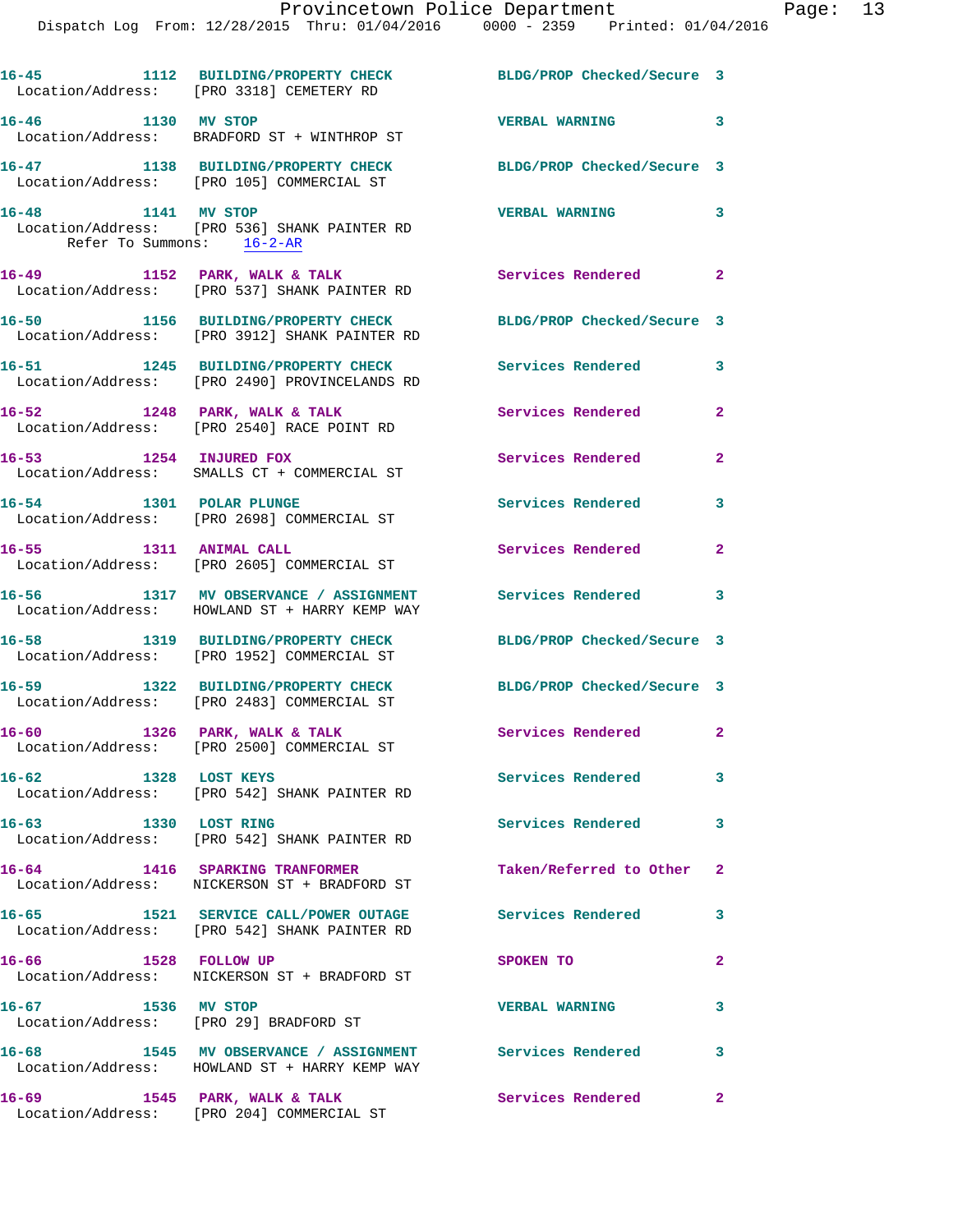|                                                                                                                           | Provincetown Police Department<br>Dispatch Log From: 12/28/2015 Thru: 01/04/2016 0000 - 2359 Printed: 01/04/2016 |                            |                | Page: 14 |  |
|---------------------------------------------------------------------------------------------------------------------------|------------------------------------------------------------------------------------------------------------------|----------------------------|----------------|----------|--|
|                                                                                                                           | 16-70 1601 MEDICAL EMERGENCY<br>Location/Address: [PRO 2716] COMMERCIAL ST                                       | Transported to Hospital 1  |                |          |  |
| 16-73 1703 MV HIT & RUN<br>Location/Address: [PRO 87] CENTER ST<br>Refer To Accident: 16-1-AC<br>Refer To Arrest: 16-3-AR |                                                                                                                  | Arrest(s) Made 2           |                |          |  |
| 16-74 1711 MV STOP                                                                                                        | Location/Address: BRADFORD ST + THISTLEMORE RD                                                                   | <b>VERBAL WARNING</b>      | 3              |          |  |
|                                                                                                                           | 16-75 1926 BAR CHECK<br>Location/Address: [PRO 2737] COMMERCIAL ST                                               | Services Rendered          | $\mathbf{2}$   |          |  |
| 16-76 1932 LOST PURSE                                                                                                     | Location/Address: [PRO 542] SHANK PAINTER RD                                                                     | Services Rendered 3        |                |          |  |
|                                                                                                                           | 16-77 1936 BAR CHECK<br>Location/Address: [PRO 356] COMMERCIAL ST                                                | Services Rendered          | $\overline{2}$ |          |  |
|                                                                                                                           | 16-78 2036 BUILDING/PROPERTY CHECK<br>Location/Address: [PRO 75] CAPTAIN BERTIES WAY                             | BLDG/PROP Checked/Secure 3 |                |          |  |
|                                                                                                                           | 16-79 2049 BUILDING/PROPERTY CHECK<br>Location/Address: [PRO 433] RYDER ST EXT                                   | BLDG/PROP Checked/Secure 3 |                |          |  |
|                                                                                                                           | 16-80 2128 BUILDING/PROPERTY CHECK<br>Location/Address: [PRO 105] COMMERCIAL ST                                  | BLDG/PROP Checked/Secure 3 |                |          |  |
|                                                                                                                           | 16-81 2144 BAR CHECK<br>Location/Address: [PRO 3432] COMMERCIAL ST                                               | Services Rendered          | $\mathbf{2}$   |          |  |
| 16-82 2154 BAR CHECK                                                                                                      | Location/Address: [PRO 3117] COMMERCIAL ST                                                                       | Services Rendered          | $\mathbf{2}$   |          |  |
|                                                                                                                           | 16-83 2202 BUILDING/PROPERTY CHECK<br>Location/Address: [PRO 1830] BRADFORD ST                                   | BLDG/PROP Checked/Secure 3 |                |          |  |
| 16-84 2202 BAR CHECK                                                                                                      | Location/Address: [PRO 221] COMMERCIAL ST                                                                        | BLDG/PROP Checked/Secure 2 |                |          |  |
| <b>2219 BAR CHECK</b><br>$16 - 85$                                                                                        | Location/Address: [PRO 3443] COMMERCIAL ST                                                                       | Services Rendered 2        |                |          |  |
|                                                                                                                           | 16-86 2312 PARK, WALK & TALK 2008 Services Rendered<br>Location/Address: [PRO 105] COMMERCIAL ST                 |                            | $\mathbf{2}$   |          |  |
| Location/Address: CONWELL ST                                                                                              |                                                                                                                  |                            | 3              |          |  |
| 16-88 2326 DISORDERLY                                                                                                     | Location/Address: [PRO 3443] COMMERCIAL ST                                                                       | Services Rendered          | $\mathbf{2}$   |          |  |
| 16-89 2333 VERBAL STOP SIGN                                                                                               | Location/Address: [PRO 94] BRADFORD ST                                                                           | <b>VERBAL WARNING</b>      | 3              |          |  |
|                                                                                                                           | 16-90  2353 BUILDING/PROPERTY CHECK BLDG/PROP Checked/Secure 3<br>Location/Address: [PRO 1638] COMMERCIAL ST     |                            |                |          |  |
| For Date: $01/02/2016$ - Saturday                                                                                         |                                                                                                                  |                            |                |          |  |
|                                                                                                                           | 16-92 0004 BUILDING/PROPERTY CHECK BLDG/PROP Checked/Secure 3<br>Location/Address: [PRO 519] RACE POINT RD       |                            |                |          |  |
|                                                                                                                           | 16-91 0005 INFO SERVICES - LOBBY<br>Location/Address: [PRO 542] SHANK PAINTER RD                                 | Services Rendered 2        |                | 18       |  |

**16-93 0012 BUILDING/PROPERTY CHECK BLDG/PROP Checked/Secure 3** 

Location/Address: [PRO 530] SHANK PAINTER RD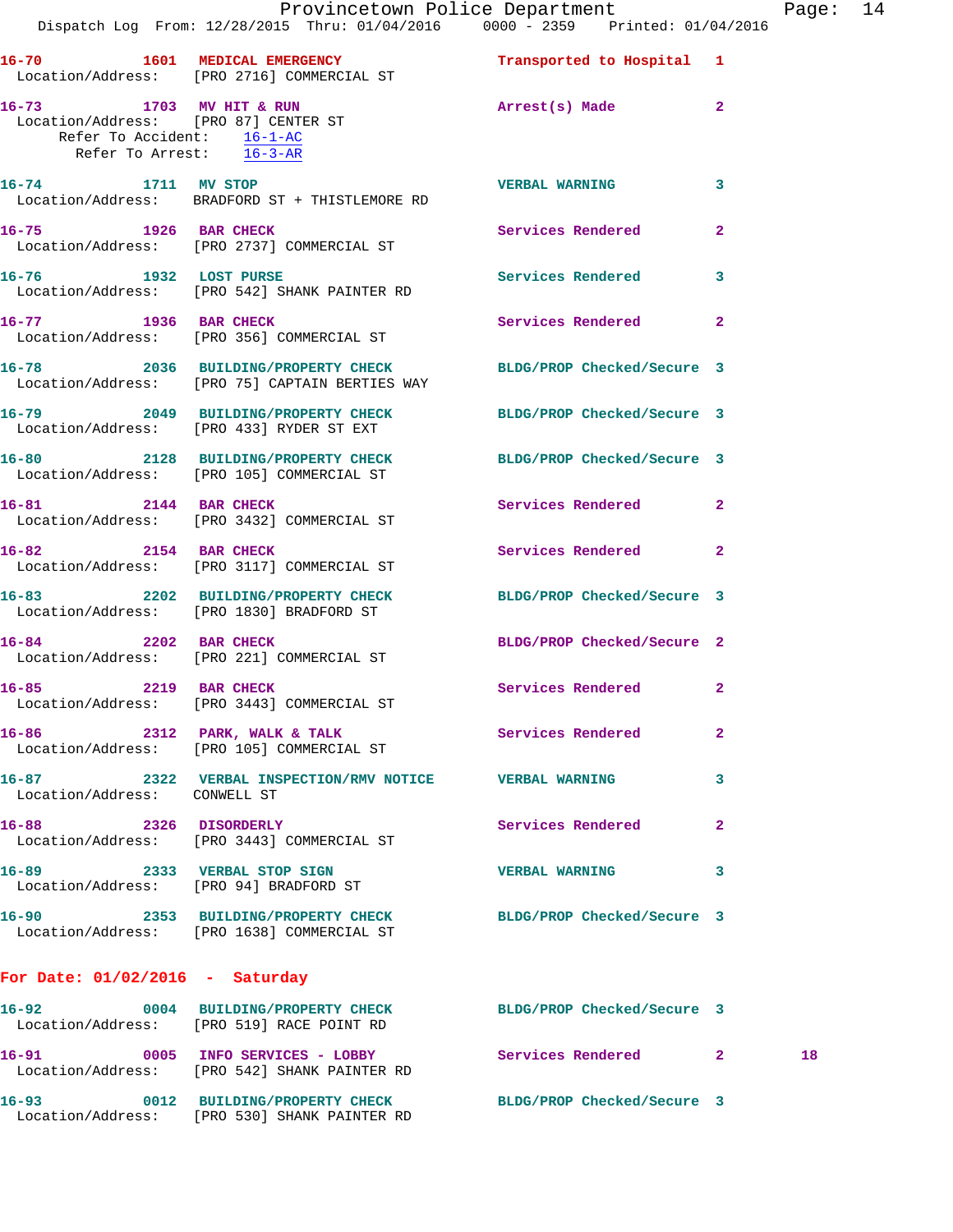|                                                    | Provincetown Police Department<br>Dispatch Log From: 12/28/2015 Thru: 01/04/2016 0000 - 2359 Printed: 01/04/2016      |                            |   |
|----------------------------------------------------|-----------------------------------------------------------------------------------------------------------------------|----------------------------|---|
|                                                    | 16-94       0015  VERBAL INSPECTION/NO LICENSE      VERBAL WARNING<br>Location/Address:   [PRO 3670] SHANK PAINTER RD |                            | 3 |
|                                                    | 16-95 0017 MV OBSERVANCE / ASSIGNMENT Services Rendered                                                               |                            | 3 |
|                                                    | Location/Address: HOWLAND ST + BRADFORD ST                                                                            | Services Rendered          | 2 |
|                                                    | 16-96 0029 MV MISSING/LOCATED<br>Location/Address: [PRO 175] COMMERCIAL ST                                            |                            |   |
| Location/Address: BRADFORD ST                      |                                                                                                                       |                            | 3 |
| Location/Address: [PRO 94] BRADFORD ST             | 16-98 6034 MV OBSERVANCE / ASSIGNMENT Services Rendered                                                               |                            | 3 |
|                                                    | 16-99 0040 VERBAL DEFECTIVE/MARKED LANES VERBAL WARNING<br>Location/Address: CONWELL ST + BRADFORD ST                 |                            | 3 |
| 16-100 0049 VERBAL SPEED                           | Location/Address: [PRO 2521] ROUTE 6                                                                                  | <b>VERBAL WARNING</b>      | 3 |
|                                                    | 16-101 0050 BUILDING/PROPERTY CHECK Services Rendered<br>Location/Address: [PRO 1830] BRADFORD ST                     |                            | 3 |
| Location/Address: [PRO 94] BRADFORD ST             | 16-102 0121 MV OBSERVANCE / ASSIGNMENT Services Rendered                                                              |                            | 3 |
|                                                    | 16-103 0121 BUILDING/PROPERTY CHECK<br>Location/Address: [PRO 75] CAPTAIN BERTIES WAY                                 | <b>Services Rendered</b>   | 3 |
| Location/Address: ROUTE 6 + SNAIL RD               | 16-104 0136 MV OBSERVANCE / ASSIGNMENT Services Rendered                                                              |                            | 3 |
| Location/Address: [PRO 710] BRADFORD ST            | 16-105 0137 BUILDING/PROPERTY CHECK BLDG/PROP Checked/Secure 3                                                        |                            |   |
| 16-106 0139 OUI ARREST<br>Refer To Arrest: 16-4-AR | Location/Address: [PRO 1588] PEARL ST                                                                                 | Arrest(s) Made             | 3 |
|                                                    | 16-108 0219 BUILDING/PROPERTY CHECK BLDG/PROP Checked/Secure 3<br>Location/Address: [PRO 447] JEROME SMITH RD         |                            |   |
|                                                    | 16-109 0302 BUILDING/PROPERTY CHECK Services Rendered<br>Location/Address: [PRO 3259] MACMILLAN WHARF                 |                            | 3 |
|                                                    | 16-110 0317 BUILDING/PROPERTY CHECK<br>Location/Address: [PRO 2499] RACE POINT RD                                     | Services Rendered          | 3 |
| 16–111<br>Location/Address: [PRO 2519] ROUTE 6     | 0408 MV OBSERVANCE / ASSIGNMENT Services Rendered                                                                     |                            | 3 |
|                                                    | 16-112 0442 BUILDING/PROPERTY CHECK<br>Location/Address: [PRO 433] RYDER ST EXT                                       | BLDG/PROP Checked/Secure 3 |   |
|                                                    | 16-113 0505 BUILDING/PROPERTY CHECK<br>Location/Address: [PRO 707] BAYBERRY AVE                                       | Services Rendered          | 3 |
|                                                    | 16-114 0528 BUILDING/PROPERTY CHECK<br>Location/Address: [PRO 2194] COMMERCIAL ST                                     | BLDG/PROP Checked/Secure 3 |   |
|                                                    | 16-115 0534 BUILDING/PROPERTY CHECK<br>Location/Address: [PRO 175] COMMERCIAL ST                                      | BLDG/PROP Checked/Secure 3 |   |
|                                                    | 16-116 		 0546 MV OBSERVANCE / ASSIGNMENT Services Rendered<br>Location/Address: HOWLAND ST + HARRY KEMP WAY          |                            | 3 |
| Location/Address: [PRO 1780] JOHNSON ST            | 16-117 0607 BUILDING/PROPERTY CHECK                                                                                   | BLDG/PROP Checked/Secure 3 |   |
| 16–118                                             | 0705 SERVE WARRANT                                                                                                    | Arrest(s) Made             | 3 |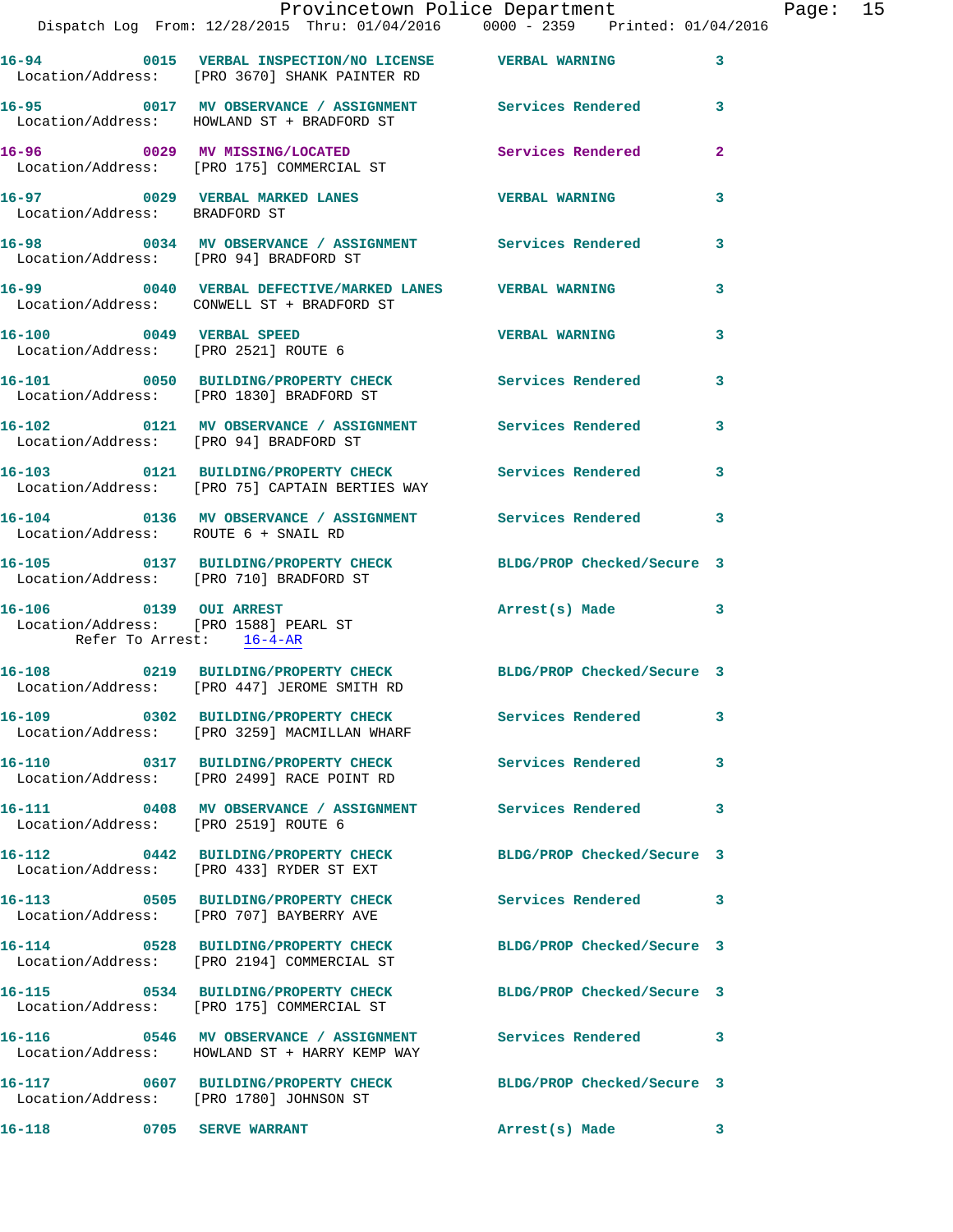|                                                                 | Dispatch Log From: 12/28/2015 Thru: 01/04/2016 0000 - 2359 Printed: 01/04/2016                               | Provincetown Police Department |              | Page: 16 |
|-----------------------------------------------------------------|--------------------------------------------------------------------------------------------------------------|--------------------------------|--------------|----------|
| Location/Address: [PRO 1494] ALDEN ST                           | Refer To Arrest: 16-6-AR                                                                                     |                                |              |          |
| Location/Address: [PRO 3287] ROUTE 6                            | 16-119 0747 BUILDING/PROPERTY CHECK BLDG/PROP Checked/Secure 3                                               |                                |              |          |
|                                                                 | 16-120 0814 BUILDING/PROPERTY CHECK BLDG/PROP Checked/Secure 3<br>Location/Address: [PRO 2483] COMMERCIAL ST |                                |              |          |
|                                                                 | 16-121 0814 BUILDING/PROPERTY CHECK BLDG/PROP Checked/Secure 3<br>Location/Address: [PRO 16] BRADFORD ST     |                                |              |          |
|                                                                 | 16-122 0835 COMPUTER MAINTENANCE<br>Location/Address: [PRO 542] SHANK PAINTER RD                             | Taken/Referred to Other 3      |              |          |
| 16-123 0855 EVAL                                                | Location/Address: [PRO 542] SHANK PAINTER RD                                                                 | Services Rendered 1            |              |          |
|                                                                 | 16-124 0930 MEDICAL EMERGENCY<br>Location/Address: [PRO 542] SHANK PAINTER RD                                | Services Rendered              | 1            |          |
|                                                                 | 16-125 1022 MEDICAL EMERGENCY<br>Location/Address: [PRO 542] SHANK PAINTER RD                                | Services Rendered 1            |              |          |
|                                                                 | 16-126 1024 DETAIL<br>Location/Address: [PRO 1892] SHANK PAINTER RD                                          | Services Rendered              | 3            |          |
|                                                                 | 16-127 1047 LOST RED WALLET<br>Location/Address: [PRO 542] SHANK PAINTER RD                                  | Services Rendered 3            |              |          |
|                                                                 | 16-128 1110 TRANSPORT TO BHC<br>Location/Address: [PRO 542] SHANK PAINTER RD                                 | Taken/Referred to Other 3      |              |          |
|                                                                 | 16-129 1231 BUILDING/PROPERTY CHECK<br>Location/Address: [PRO 1952] COMMERCIAL ST                            | BLDG/PROP Checked/Secure 3     |              |          |
|                                                                 | 16-130 1302 OPEN HOUSE<br>Location/Address: [PRO 105] COMMERCIAL ST                                          | No Action Required             | 3            |          |
| 16-131 1428 ANIMAL CALL                                         | Location/Address: [PRO 382] COMMERCIAL ST                                                                    | No Action Required             | $\mathbf{2}$ |          |
| Location/Address: SHANK PAINTER RD<br>Refer To Summons: 16-7-AR | 16-132 1522 MV STOP                                                                                          | Citation/Warning Issued 3      |              |          |
|                                                                 | 16-133 1530 MEDICAL EMERGENCY/DOG CLAW SPOKEN TO<br>Location/Address: [PRO 542] SHANK PAINTER RD             |                                | 1            |          |
| Location/Address: [PRO 1046] PEARL ST                           | 16-134 1532 MEDICAL EMERGENCY/FALL Services Rendered                                                         |                                | 1            |          |
| 16-136 1547 MV STOP<br>Location/Address: ROUTE 6                |                                                                                                              | <b>VERBAL WARNING</b>          | 3            |          |
|                                                                 | 16-138 1547 BUILDING/PROPERTY CHECK Services Rendered<br>Location/Address: [PRO 2483] COMMERCIAL ST          |                                | 3            |          |
| 16-137 1548 MV COMPLAINT                                        | Location/Address: [PRO 208] COMMERCIAL ST                                                                    | Services Rendered              | $\mathbf{2}$ |          |
|                                                                 | 16-139 1551 BUILDING/PROPERTY CHECK Services Rendered<br>Location/Address: [PRO 75] CAPTAIN BERTIES WAY      |                                | 3            |          |
| 16-140 1555 MV STOP<br>Location/Address: ROUTE 6                |                                                                                                              | <b>VERBAL WARNING</b>          | 3            |          |
|                                                                 | 16-141 1606 LOST KEYS<br>Location/Address: [PRO 542] SHANK PAINTER RD                                        | Services Rendered              | 3            |          |
| 16-142 1608 MV STOP                                             |                                                                                                              | <b>VERBAL WARNING</b>          | 3            |          |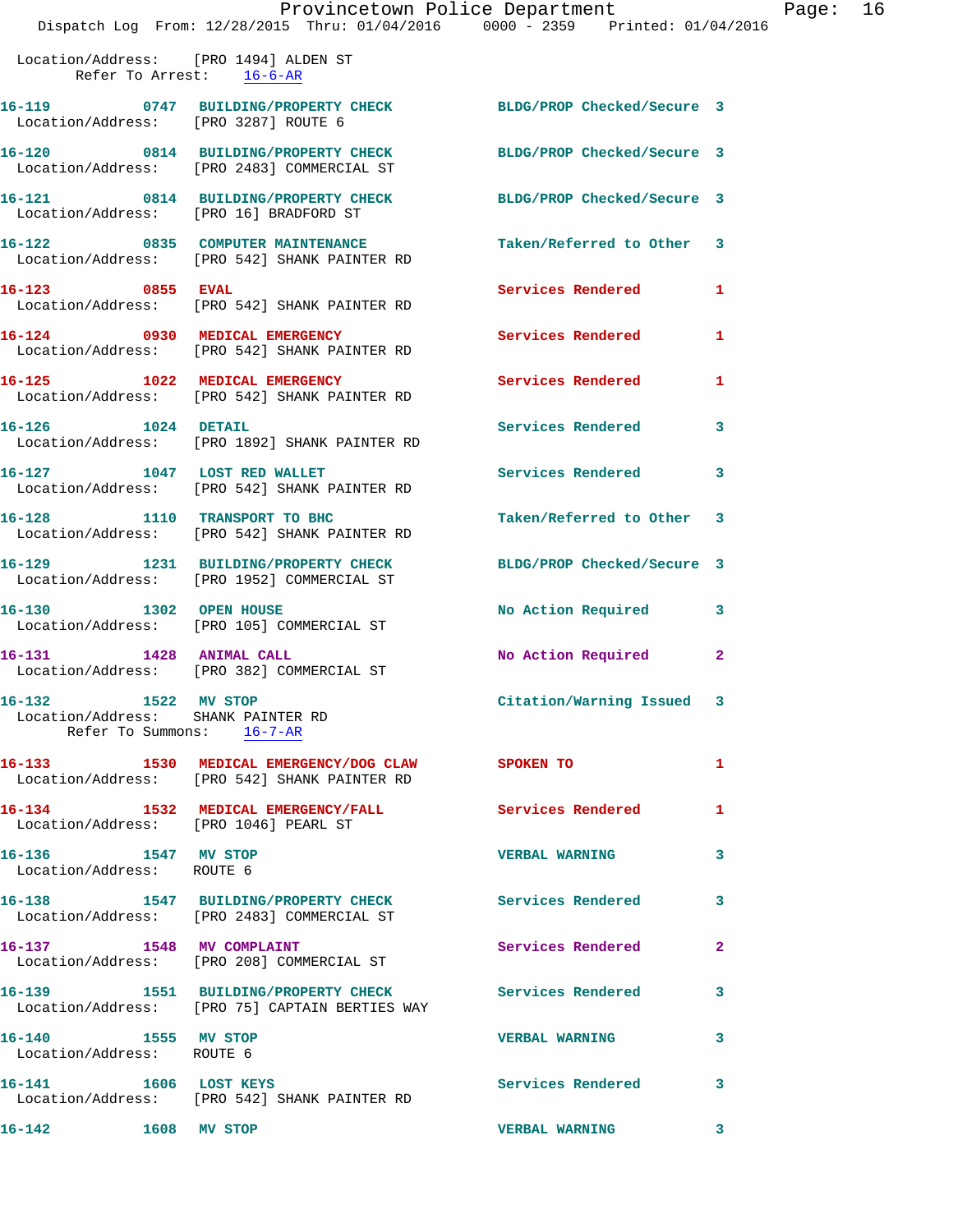|                                                    | Provincetown Police Department The Rage: 17<br>Dispatch Log From: 12/28/2015 Thru: 01/04/2016 0000 - 2359 Printed: 01/04/2016 |                                        |              |  |
|----------------------------------------------------|-------------------------------------------------------------------------------------------------------------------------------|----------------------------------------|--------------|--|
| Location/Address: PRINCE ST                        |                                                                                                                               |                                        |              |  |
|                                                    | 16-143 1611 PARK, WALK & TALK 1999 No Action Required 2<br>Location/Address: [PRO 1952] COMMERCIAL ST                         |                                        |              |  |
| 16-144 1655 MV STOP                                | Location/Address: [PRO 2490] PROVINCELANDS RD                                                                                 | Citation/Warning Issued 3              |              |  |
|                                                    | 16-145 1725 FIREWORKS<br>Location/Address: [PRO 3259] MACMILLAN WHARF                                                         | Services Rendered 2                    |              |  |
| 16-146 1904 MV STOP<br>Location/Address: PRINCE ST |                                                                                                                               | VERBAL WARNING 3                       |              |  |
|                                                    | 16-147 1906 MV ON PRIVATE PROPERTY<br>Location/Address: [PRO 175] COMMERCIAL ST                                               | Taken/Referred to Other 2              |              |  |
|                                                    | 16-148 1912 COMPLAINT-FIREWORKDS Could Not Locate 3<br>Location/Address: [PRO 1202] COMMERCIAL ST                             |                                        |              |  |
| 16-149 1930 MV STOP<br>Location/Address: ROUTE 6   |                                                                                                                               | <b>VERBAL WARNING</b>                  | $\mathbf{3}$ |  |
| Location/Address: ROUTE 6                          | 16-150 1934 MV OBSERVANCE / ASSIGNMENT Services Rendered                                                                      |                                        | 3            |  |
|                                                    | 16-151 1947 MV OBSERVANCE / ASSIGNMENT Services Rendered 3<br>Location/Address: BRADFORD ST + HOWLAND ST                      |                                        |              |  |
| 16-152 1956 MV STOP                                | Location/Address: HOWLAND ST + WILLOW DR                                                                                      | <b>VERBAL WARNING</b>                  | $\mathbf{3}$ |  |
|                                                    | 16-153 2001 MV STOP<br>Location/Address: PRINCE ST + BRADFORD ST                                                              | VERBAL WARNING 3                       |              |  |
|                                                    | 16-154 2010 PARK, WALK & TALK<br>Location/Address: [PRO 204] COMMERCIAL ST                                                    | Services Rendered 2                    |              |  |
|                                                    | 16-155 2059 BUILDING/PROPERTY CHECK BLDG/PROP Checked/Secure 3<br>Location/Address: [PRO 3033] COMMERCIAL ST                  |                                        |              |  |
| Location/Address: COMMERCIAL ST                    | $16-157$ 2102 PARK, WALK & TALK                                                                                               | <b>Services Rendered 22 Services</b> 2 |              |  |
|                                                    | 16-156 2112 BUILDING/PROPERTY CHECK BLDG/PROP Checked/Secure 3<br>Location/Address: [PRO 433] RYDER ST EXT                    |                                        |              |  |
|                                                    | 16-159 2130 MEDICAL EMERGENCY PATIENT REFUSAL<br>Location/Address: [PRO 542] SHANK PAINTER RD                                 |                                        | $\mathbf{1}$ |  |
|                                                    | 16-160 2159 MV OBSERVANCE / ASSIGNMENT Services Rendered<br>Location/Address: ROUTE 6 + CONWELL ST                            |                                        | 3            |  |
|                                                    | 16-161 2213 SUSPICIOUS ACTIVITY<br>Location/Address: [PRO 525] COMMERCIAL ST                                                  | No Action Required 2                   |              |  |
|                                                    | 16-162 2317 BUILDING/PROPERTY CHECK BLDG/PROP Checked/Secure 3<br>Location/Address: [PRO 1778] SHANK PAINTER RD               |                                        |              |  |
|                                                    | 16-163 2334 BUILDING/PROPERTY CHECK BLD/PROP CHECKED UNSECUR 3<br>Location/Address: [PRO 894] COTTAGE ST                      |                                        |              |  |
| Location/Address: [PRO 2513] ROUTE 6               | 16-164 2336 WRITTEN WARNING SPEED Citation/Warning Issued 3                                                                   |                                        |              |  |
|                                                    | 16-165 2356 MV OBSERVANCE / ASSIGNMENT Services Rendered 3<br>Location/Address: HOWLAND ST + HARRY KEMP WAY                   |                                        |              |  |
| 2358 MV STOP<br>16–166                             | Location/Address: [PRO 1665] CONWELL ST                                                                                       | VERBAL WARNING 3                       |              |  |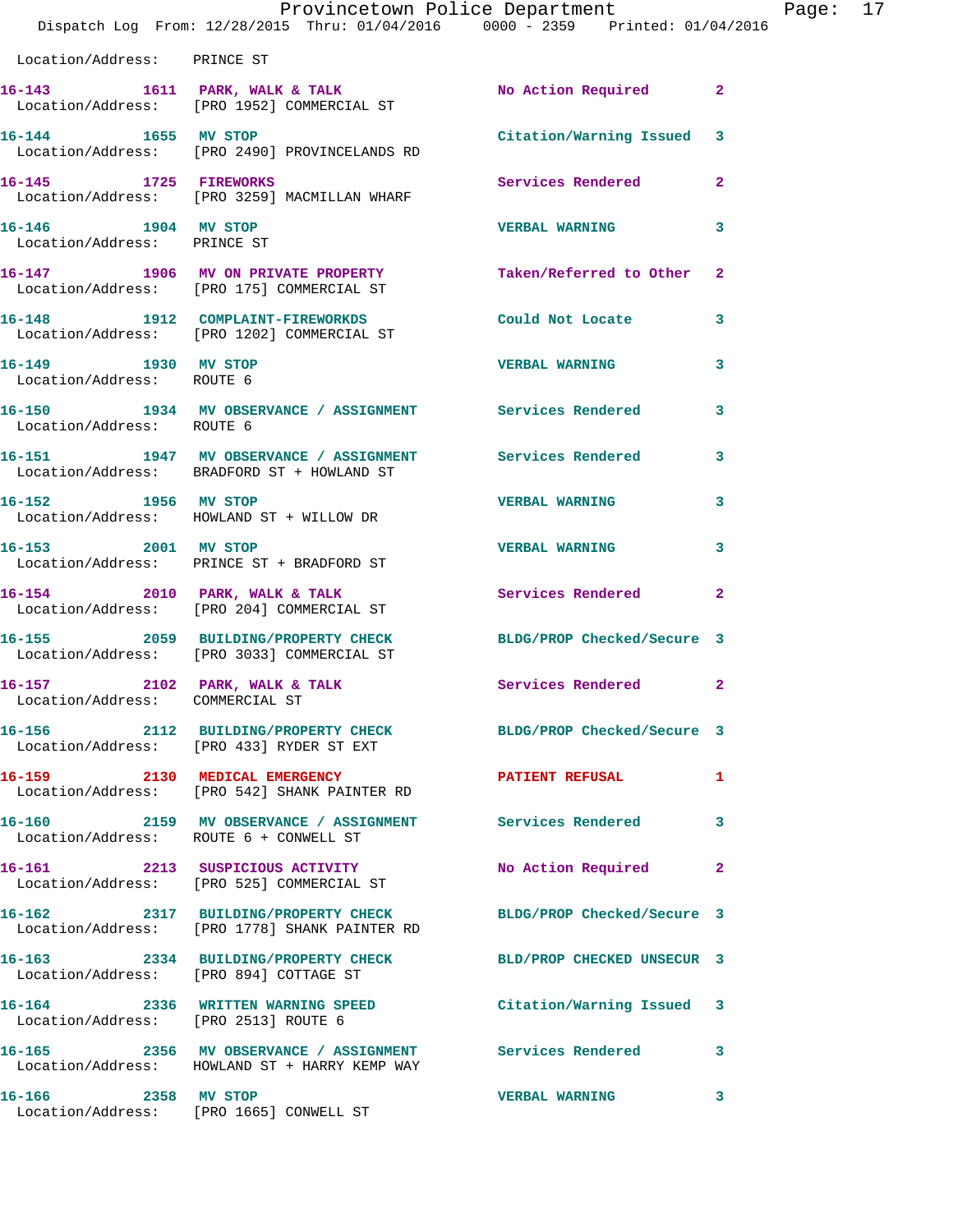**For Date: 01/03/2016 - Sunday**

|                                       | 16-167 0011 INFO SERVICES - LOBBY Services Rendered<br>Location/Address: [PRO 542] SHANK PAINTER RD                  |                            | $2^{\circ}$  | $\mathbf{2}$ |
|---------------------------------------|----------------------------------------------------------------------------------------------------------------------|----------------------------|--------------|--------------|
|                                       | 16-168 0014 MV OBSERVANCE / ASSIGNMENT Services Rendered 3<br>Location/Address: CAPTAIN BERTIE RD + SHANK PAINTER RD |                            |              |              |
|                                       | 16-169 0022 BUILDING/PROPERTY CHECK BLDG/PROP Checked/Secure 3<br>Location/Address: [PRO 519] RACE POINT RD          |                            |              |              |
|                                       | 16-170 0025 PARKED MV COMPLAINT<br>Location/Address: [PRO 3236] COMMERCIAL ST                                        | Services Rendered          | $\mathbf{2}$ |              |
| 16-171 0025 MV STOP                   | Location/Address: CENTER ST + COMMERCIAL ST                                                                          | <b>VERBAL WARNING</b>      | 3            |              |
|                                       | 16-174 0116 BUILDING/PROPERTY CHECK BLDG/PROP Checked/Secure 3<br>Location/Address: [PRO 175] COMMERCIAL ST          |                            |              |              |
|                                       | 16-175 0125 BUILDING/PROPERTY CHECK BLDG/PROP Checked/Secure 3<br>Location/Address: [PRO 447] JEROME SMITH RD        |                            |              |              |
|                                       | 16-176 			 0134 BUILDING/PROPERTY CHECK 				BLDG/PROP Checked/Secure 3<br>Location/Address: [PRO 182] COMMERCIAL ST  |                            |              |              |
| 16-177 0137 MV STOP                   | Location/Address: [PRO 1562] CONWELL ST                                                                              | VERBAL WARNING 3           |              |              |
|                                       | 16-178 			 0140 BUILDING/PROPERTY CHECK 				BLDG/PROP Checked/Secure 3<br>Location/Address: [PRO 1638] COMMERCIAL ST |                            |              |              |
|                                       | 16-179 0148 BUILDING/PROPERTY CHECK BLDG/PROP Checked/Secure 3<br>Location/Address: [PRO 707] BAYBERRY AVE           |                            |              |              |
|                                       | Location/Address: RYDER ST + BRADFORD ST                                                                             |                            | 3            |              |
| 16-182 0200 MV STOP                   | Location/Address: [PRO 526] RYDER ST EXT                                                                             | <b>VERBAL WARNING</b>      | 3            |              |
| Location/Address: ROUTE 6 + SNAIL RD  | 16-181 		 0201 MV OBSERVANCE / ASSIGNMENT Services Rendered                                                          |                            | 3            |              |
|                                       | 16-183 0304 BUILDING/PROPERTY CHECK Services Rendered<br>Location/Address: [PRO 1830] BRADFORD ST                    |                            | 3            |              |
|                                       | 16-184 0419 BUILDING/PROPERTY CHECK<br>Location/Address: [PRO 433] RYDER ST EXT                                      | Services Rendered          | 3            |              |
| 16–185                                | 0459 BUILDING/PROPERTY CHECK<br>Location/Address: [PRO 3259] MACMILLAN WHARF                                         | Services Rendered          | 3            |              |
| Location/Address: [PRO 3222] ALDEN ST | 16-186 0500 ABDOMINAL PAINS/TRANSPORT                                                                                | Transported to Hospital    | 1            |              |
| 16–187                                | 0521 BUILDING/PROPERTY CHECK<br>Location/Address: [PRO 444] HIGH POLE HILL                                           | BLDG/PROP Checked/Secure 3 |              |              |
|                                       | 16-189 0539 BUILDING/PROPERTY CHECK<br>Location/Address: [PRO 530] SHANK PAINTER RD                                  | BLDG/PROP Checked/Secure 3 |              |              |
| 16–190                                | 0550 BUILDING/PROPERTY CHECK<br>Location/Address: [PRO 516] RACE POINT RD                                            | BLDG/PROP Checked/Secure 3 |              |              |
| 16-191<br>0755 HAZARDS                | Location/Address: [PRO 542] SHANK PAINTER RD<br>Refer To $P/C$ : 16-9-AR                                             | Services Rendered          | $\mathbf{2}$ |              |
|                                       |                                                                                                                      |                            |              |              |

**16-192 0820 MV STOP Citation/Warning Issued 3**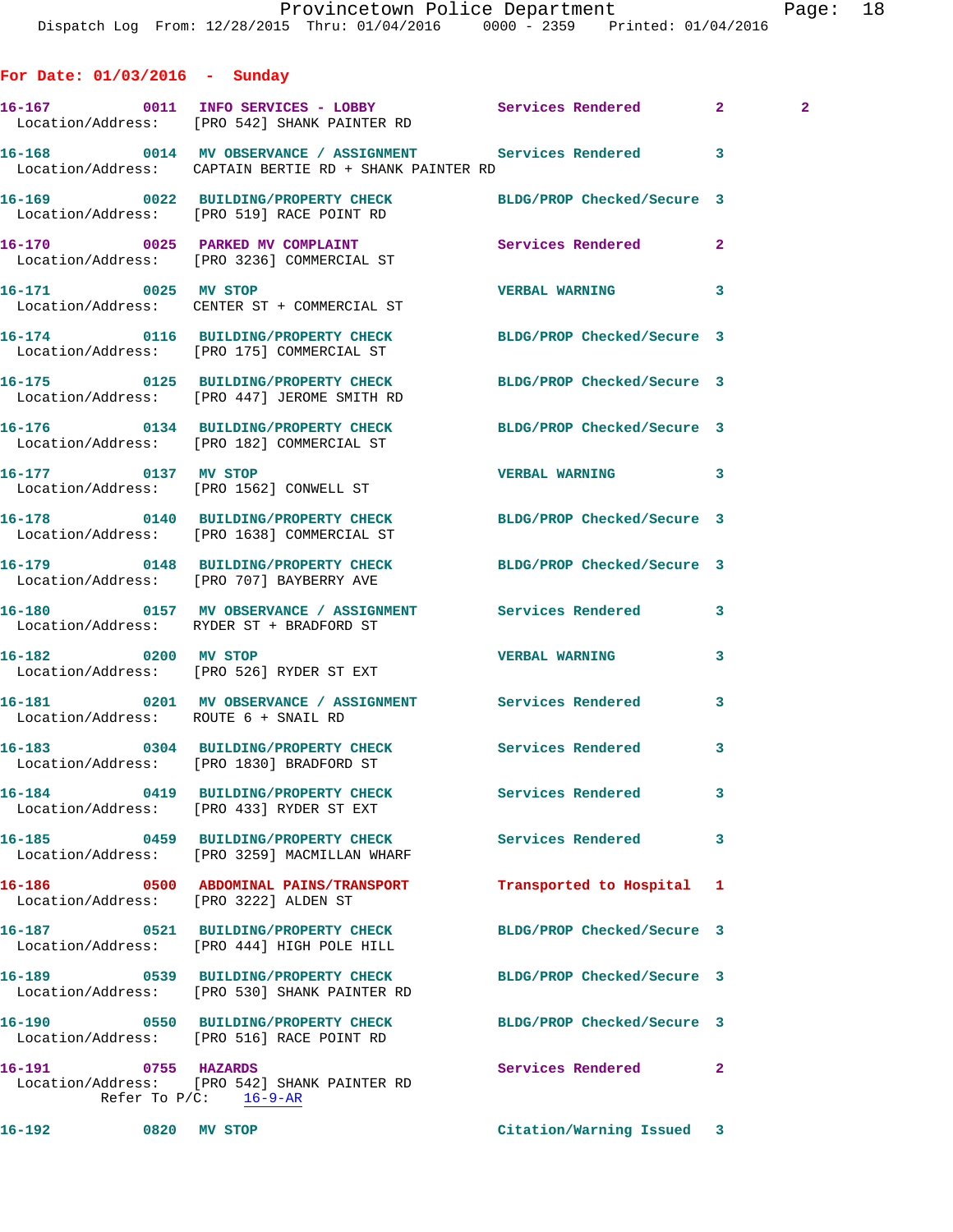|                                                                 | Dispatch Log From: 12/28/2015 Thru: 01/04/2016 0000 - 2359 Printed: 01/04/2016                                 | Provincetown Police Department |                | Page: 19 |  |
|-----------------------------------------------------------------|----------------------------------------------------------------------------------------------------------------|--------------------------------|----------------|----------|--|
| Location/Address: HOWLAND ST                                    |                                                                                                                |                                |                |          |  |
| Location/Address: HOWLAND ST                                    | 16-193 0821 MV OBSERVANCE / ASSIGNMENT Citation/Warning Issued 3                                               |                                |                |          |  |
| 16-194 0840 MV STOP<br>Location/Address: [PRO 2518] ROUTE 6     |                                                                                                                | <b>VERBAL WARNING</b>          | 3              |          |  |
|                                                                 | 16-196 1113 PARKING CITATION<br>Location/Address: [PRO 2935] COMMERCIAL ST                                     | Citation/Warning Issued 3      |                |          |  |
| Location/Address: COMMERCIAL ST                                 | 16-197 1114 PARKING CITATION Citation/Warning Issued 3                                                         |                                |                |          |  |
| Location/Address: COMMERCIAL ST                                 | 16-198 1154 PARKING COMPLAINT / GENERAL Citation/Warning Issued 3                                              |                                |                |          |  |
|                                                                 | 16-199 1246 ANIMAL CALL/DEAD<br>Location/Address: [PRO 2088] COMMERCIAL ST                                     | No Action Required 2           |                |          |  |
|                                                                 | 16-200 1350 ASSIST CITIZEN<br>Location/Address: [PRO 146] COMMERCIAL ST                                        | Services Rendered              | 3              |          |  |
|                                                                 | 16-201 1407 LOST IPHONE 6+<br>Location/Address: [PRO 542] SHANK PAINTER RD                                     | Services Rendered              | 3              |          |  |
| 16-202 1419 MV DISABLED<br>Location/Address: [PRO 2513] ROUTE 6 |                                                                                                                | Services Rendered              | $\overline{2}$ |          |  |
| Location/Address: [PRO 569] WINSLOW ST                          | 16-203 1508 AT THE SCHOOL                                                                                      | No Action Required 3           |                |          |  |
|                                                                 | 16-204 1542 BUILDING/PROPERTY CHECK Services Rendered<br>Location/Address: [PRO 2483] COMMERCIAL ST            |                                | 3              |          |  |
|                                                                 | 16-205 1627 MV OBSERVANCE / ASSIGNMENT Services Rendered 3<br>Location/Address: HIGH POLE HL + BRADFORD ST     |                                |                |          |  |
|                                                                 | 16-206 1657 BUILDING/PROPERTY CHECK BLDG/PROP Checked/Secure 3<br>Location/Address: [PRO 1638] COMMERCIAL ST   |                                |                |          |  |
| 16-207                                                          | 1730 BUILDING/PROPERTY CHECK<br>Location/Address: [PRO 2500] COMMERCIAL ST                                     | Services Rendered 3            |                |          |  |
|                                                                 | 16-208 1735 BUILDING/PROPERTY CHECK BLDG/PROP Checked/Secure 3<br>Location/Address: [PRO 3259] MACMILLAN WHARF |                                |                |          |  |
|                                                                 |                                                                                                                | Services Rendered 3            |                |          |  |
| Location/Address: SHANK PAINTER RD                              | 16-210 1752 MV OBSERVANCE / ASSIGNMENT No Action Required                                                      |                                | 3              |          |  |
|                                                                 | 16-211 1805 BUILDING/PROPERTY CHECK<br>Location/Address: [PRO 519] RACE POINT RD                               | BLDG/PROP Checked/Secure 3     |                |          |  |
|                                                                 | 16-212 1935 BUILDING/PROPERTY CHECK BLDG/PROP Checked/Secure 3<br>Location/Address: [PRO 519] RACE POINT RD    |                                |                |          |  |
| 16-213 2030 MV DISABLED                                         | Location/Address: [PRO 37] BRADFORD ST                                                                         | Services Rendered              | $\mathbf{2}$   |          |  |
| Location/Address: [PRO 2754] ROUTE 6                            | 16-214 2041 ASSIST AGENCY / TRURO PD Taken/Referred to Other 3                                                 |                                |                |          |  |
|                                                                 | 16-215 2118 BUILDING/PROPERTY CHECK BLDG/PROP Checked/Secure 3<br>Location/Address: [PRO 182] COMMERCIAL ST    |                                |                |          |  |
| 16-216 2235 DISTURBANCE                                         | Location/Address: [PRO 526] RYDER ST EXT                                                                       | Could Not Locate 1             |                |          |  |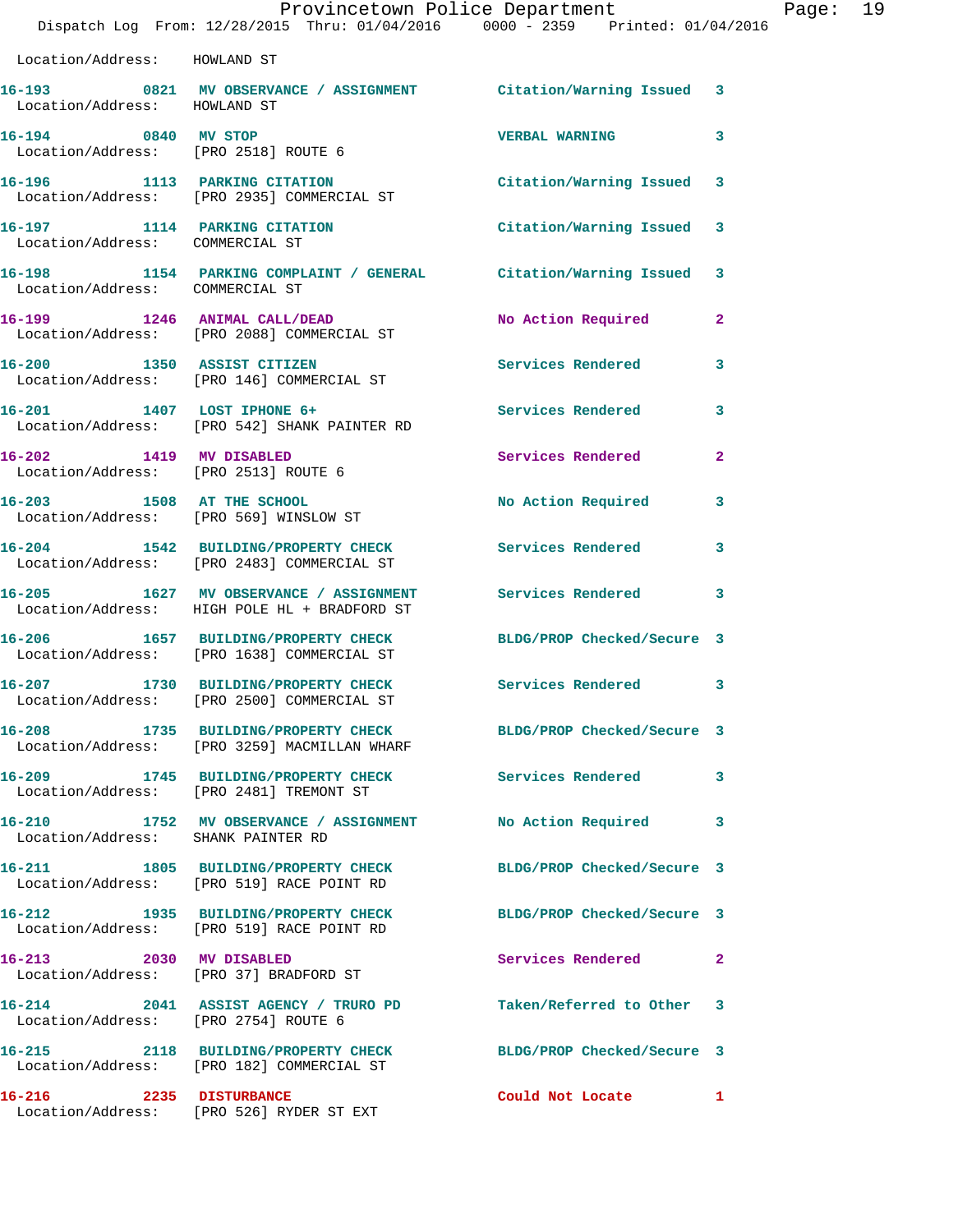| $\mathcal{L}(\mathcal{A})$             | Dispatch Log From: 12/28/2015 Thru: 01/04/2016 0000 - 2359 Printed: 01/04/2016                                  | Provincetown Police Department The Page: 20 |  |
|----------------------------------------|-----------------------------------------------------------------------------------------------------------------|---------------------------------------------|--|
|                                        | 16-217 2315 BUILDING/PROPERTY CHECK BLDG/PROP Checked/Secure 3<br>Location/Address: [PRO 512] PRINCE ST         |                                             |  |
|                                        | 16-218 2320 MV OBSERVANCE / ASSIGNMENT Services Rendered 3<br>Location/Address: [PRO 2206] COMMERCIAL ST        |                                             |  |
|                                        | 16-219 2327 MV OBSERVANCE / ASSIGNMENT Services Rendered 3<br>Location/Address: [PRO 595] BRADFORD ST           |                                             |  |
| For Date: 01/04/2016 - Monday          |                                                                                                                 |                                             |  |
|                                        | 16-220 0001 LOBBY TRAFFIC<br>Location/Address: [PRO 542] SHANK PAINTER RD                                       | Services Rendered 2                         |  |
|                                        | 16-221 0008 BUILDING/PROPERTY CHECK BLDG/PROP Checked/Secure 3<br>Location/Address: [PRO 526] RYDER ST EXT      |                                             |  |
|                                        | 16-222 0009 BUILDING/PROPERTY CHECK BLDG/PROP Checked/Secure 3<br>Location/Address: [PRO 519] RACE POINT RD     |                                             |  |
|                                        | 16-223 0010 BUILDING/PROPERTY CHECK BLDG/PROP Checked/Secure 3<br>Location/Address: [PRO 1989] COMMERCIAL ST    |                                             |  |
|                                        | 16-224 0025 MV OBSERVANCE / ASSIGNMENT Services Rendered 3<br>Location/Address: RYDER ST + BRADFORD ST          |                                             |  |
|                                        | 16-226 0056 MV OBSERVANCE / ASSIGNMENT No Action Required 3<br>Location/Address: HOWLAND ST + BRADFORD ST       |                                             |  |
|                                        | 16-225 0058 BUILDING/PROPERTY CHECK BLDG/PROP Checked/Secure 3<br>Location/Address: [PRO 1778] SHANK PAINTER RD |                                             |  |
| Location: SNAIL RD                     | 16-227 0103 MV OBSERVANCE / ASSIGNMENT Services Rendered 3                                                      |                                             |  |
|                                        | 16-228 0136 BUILDING/PROPERTY CHECK Services Rendered 3<br>Location/Address: [PRO 3259] MACMILLAN WHARF         |                                             |  |
|                                        | 16-229 0145 BUILDING/PROPERTY CHECK BLDG/PROP Checked/Secure 3<br>Location/Address: [PRO 440] HARRY KEMP WAY    |                                             |  |
|                                        | 16-230 0145 BUILDING/PROPERTY CHECK<br>Location/Address: [PRO 433] RYDER ST EXT                                 | Services Rendered 3                         |  |
| Location/Address: CONWELL ST + ROUTE 6 | 16-232 0155 MV OBSERVANCE / ASSIGNMENT Services Rendered 3                                                      |                                             |  |
|                                        | 16-231 0157 BUILDING/PROPERTY CHECK BLDG/PROP Checked/Secure 3<br>Location/Address: [PRO 1830] BRADFORD ST      |                                             |  |
|                                        | 16-233 0234 BUILDING/PROPERTY CHECK BLDG/PROP Checked/Secure 3<br>Location/Address: [PRO 530] SHANK PAINTER RD  |                                             |  |
|                                        | 16-234 0241 BUILDING/PROPERTY CHECK BLDG/PROP Checked/Secure 3<br>Location/Address: [PRO 444] HIGH POLE HILL    |                                             |  |
|                                        | 16-235 0252 BUILDING/PROPERTY CHECK BLDG/PROP Checked/Secure 3<br>Location/Address: [PRO 447] JEROME SMITH RD   |                                             |  |
|                                        | 16-236 0429 BUILDING/PROPERTY CHECK<br>Location/Address: [PRO 3033] COMMERCIAL ST                               | BLDG/PROP Checked/Secure 3                  |  |
|                                        | 16-237 0441 BUILDING/PROPERTY CHECK<br>Location/Address: [PRO 2490] PROVINCELANDS RD                            | BLDG/PROP Checked/Secure 3                  |  |
|                                        | 16-238 0453 BUILDING/PROPERTY CHECK<br>Location/Address: [PRO 1646] WINSLOW ST                                  | BLDG/PROP Checked/Secure 3                  |  |
|                                        | 16-239 0517 BUILDING/PROPERTY CHECK BLDG/PROP Checked/Secure 3<br>Location/Address: [PRO 1638] COMMERCIAL ST    |                                             |  |